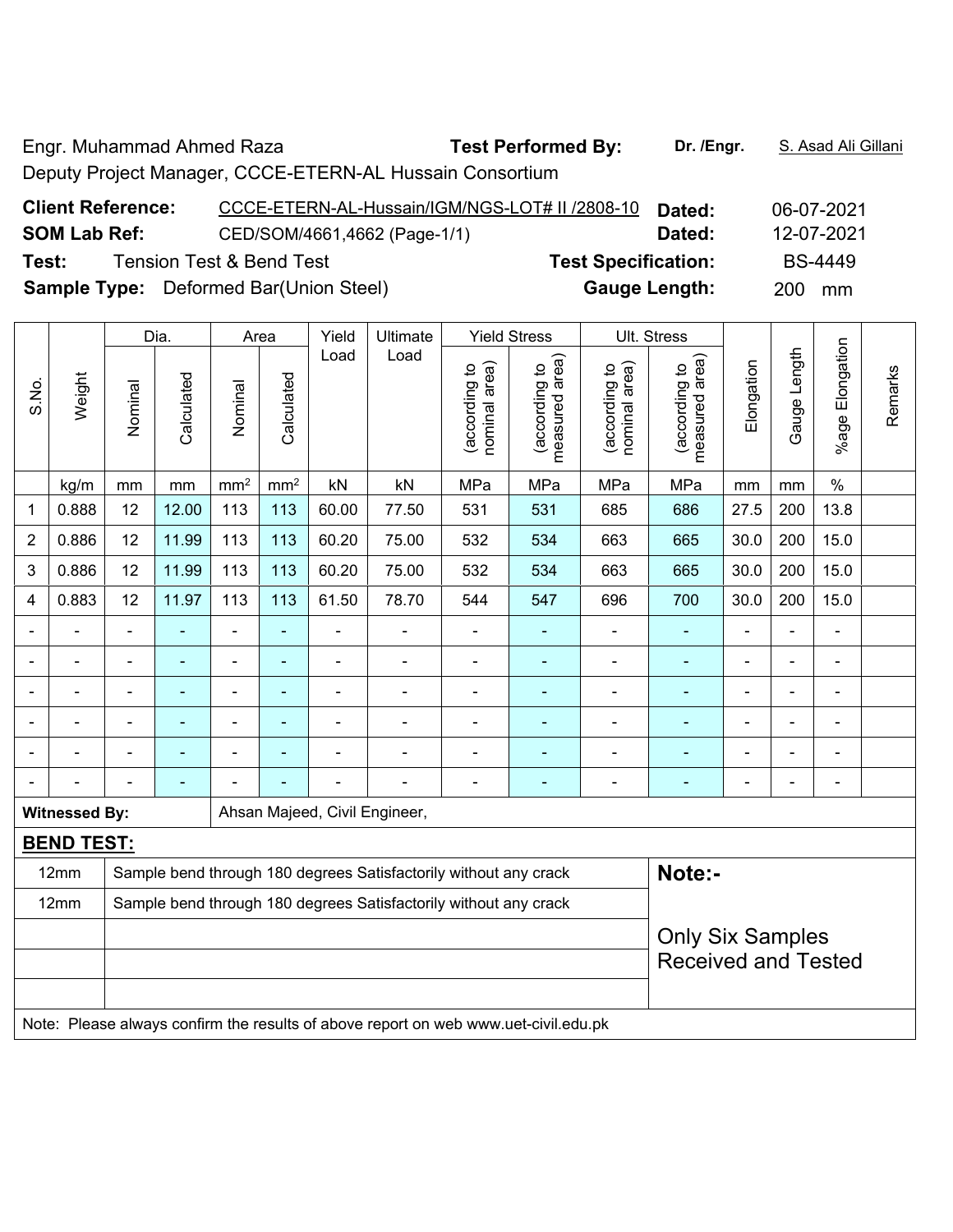Project Coordinator, **Test Performed By:** Dr. /Engr. **S. Asad Ali Gillani** And Dr. /Engr. **B. Asad Ali Gillani** 

Bigriver Construction & Installation (Pvt) Ltd. Karachi

| <b>Client Reference:</b> | BCI-21-7137-03           | Dated:                     | 09-07-2021 |
|--------------------------|--------------------------|----------------------------|------------|
| <b>SOM Lab Ref:</b>      | CED/SOM/4663 (Page-1/1)  | Dated:                     | 12-07-2021 |
| Test:                    | Tensile Test & Bend Test | <b>Test Specification:</b> | ASTM-A-615 |

**Sample Type:** Deformed Bar **Gauge Length:** 200 mm

|                |                                                                                     | Dia.                                                                                          | Area       |                 | Yield                    | Ultimate |                                                                  | <b>Yield Stress</b>            |                                 | Ult. Stress                    |                                    |                          |                |                 |         |
|----------------|-------------------------------------------------------------------------------------|-----------------------------------------------------------------------------------------------|------------|-----------------|--------------------------|----------|------------------------------------------------------------------|--------------------------------|---------------------------------|--------------------------------|------------------------------------|--------------------------|----------------|-----------------|---------|
| S.No.          | Weight                                                                              | Nominal                                                                                       | Calculated | Nominal         | Calculated               | Load     | Load                                                             | nominal area)<br>(according to | (according to<br>measured area) | nominal area)<br>(according to | area)<br>(according to<br>measured | Elongation               | Gauge Length   | %age Elongation | Remarks |
|                | kg/m                                                                                | mm                                                                                            | mm         | mm <sup>2</sup> | $\text{mm}^2$            | kN       | kN                                                               | MPa                            | MPa                             | MPa                            | MPa                                | mm                       | mm             | $\%$            |         |
| 1              | 2.951                                                                               | 25                                                                                            | 21.88      | 491             | 376                      | 155.70   | 246.20                                                           | 317                            | 415                             | 502                            | 655                                | 37.5                     | 200            | 18.8            |         |
| $\overline{2}$ | 2.256                                                                               | 20                                                                                            | 19.13      | 314             | 287                      | 160.50   | 202.00                                                           | 511                            | 559                             | 643                            | 703                                | 25.0                     | 200            | 12.5            |         |
| 3              | 1.567                                                                               | 16                                                                                            | 15.94      | 201             | 200                      | 127.20   | 152.50                                                           | 633                            | 638                             | 758                            | 765                                | 30.0                     | 200            | 15.0            |         |
| 4              | 0.977                                                                               | 12                                                                                            | 12.59      | 113             | 124                      | 55.20    | 85.50                                                            | 488                            | 444                             | 756                            | 688                                | 42.5                     | 200            | 21.3            |         |
| $\blacksquare$ |                                                                                     | ä,                                                                                            |            | ÷,              | ä,                       |          | $\blacksquare$                                                   | $\overline{\phantom{a}}$       | ÷                               |                                | $\blacksquare$                     | ÷,                       | ä,             | $\blacksquare$  |         |
|                |                                                                                     |                                                                                               | ÷          | $\blacksquare$  | $\overline{\phantom{0}}$ | ÷        | $\overline{\phantom{0}}$                                         | $\blacksquare$                 | ۰                               | $\overline{a}$                 | $\overline{\phantom{0}}$           | $\overline{\phantom{0}}$ | $\blacksquare$ | $\blacksquare$  |         |
|                |                                                                                     | $\blacksquare$                                                                                | ä,         | ä,              | ä,                       | ä,       | $\blacksquare$                                                   | ä,                             |                                 | ä,                             | $\blacksquare$                     | $\blacksquare$           | L,             | $\blacksquare$  |         |
|                |                                                                                     |                                                                                               |            | $\blacksquare$  | ۰                        |          |                                                                  |                                |                                 |                                |                                    |                          | Ē,             | $\blacksquare$  |         |
|                |                                                                                     |                                                                                               |            | Ē,              | ۰                        |          | $\blacksquare$                                                   | $\blacksquare$                 |                                 |                                | ٠                                  |                          |                | $\blacksquare$  |         |
|                |                                                                                     |                                                                                               |            | L.              | ÷                        |          |                                                                  |                                |                                 |                                |                                    |                          | $\blacksquare$ | $\blacksquare$  |         |
|                |                                                                                     |                                                                                               |            |                 |                          |          |                                                                  |                                |                                 |                                |                                    |                          |                |                 |         |
|                | <b>BEND TEST:</b>                                                                   |                                                                                               |            |                 |                          |          |                                                                  |                                |                                 |                                |                                    |                          |                |                 |         |
|                | 25mm                                                                                |                                                                                               |            |                 |                          |          | Sample bend through 180 degrees Satisfactorily without any crack |                                |                                 |                                | Note:-                             |                          |                |                 |         |
|                | 20mm                                                                                |                                                                                               |            |                 |                          |          | Sample bend through 180 degrees Satisfactorily without any crack |                                |                                 |                                |                                    |                          |                |                 |         |
|                | 16mm                                                                                | Sample bend through 180 degrees Satisfactorily without any crack<br><b>Only Eight Samples</b> |            |                 |                          |          |                                                                  |                                |                                 |                                |                                    |                          |                |                 |         |
|                | 12mm                                                                                |                                                                                               |            |                 |                          |          | Sample bend through 180 degrees Satisfactorily without any crack |                                |                                 |                                | <b>Received and Tested</b>         |                          |                |                 |         |
|                |                                                                                     |                                                                                               |            |                 |                          |          |                                                                  |                                |                                 |                                |                                    |                          |                |                 |         |
|                | Note: Please always confirm the results of above report on web www.uet-civil.edu.pk |                                                                                               |            |                 |                          |          |                                                                  |                                |                                 |                                |                                    |                          |                |                 |         |

# **Client Reference:** BCI-21-7137-03 **Dated:** 09-07-2021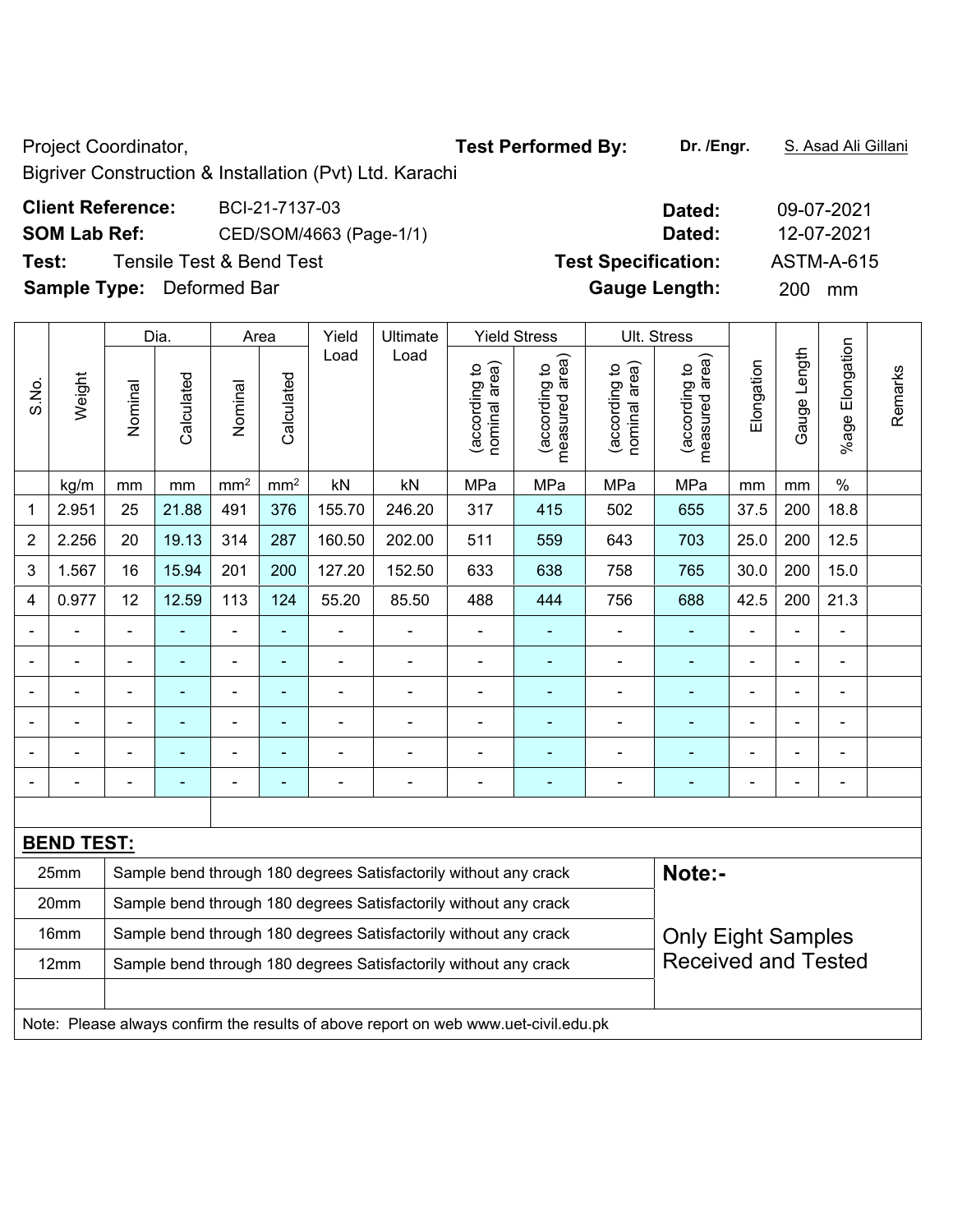Project Manager, (RFL -Project) Banu Mukhtar Contracting (Pvt) Ltd., Lahore

| <b>Client Reference:</b>         | nil                                 | Dated:                     | 09-07-2021        |
|----------------------------------|-------------------------------------|----------------------------|-------------------|
| <b>SOM Lab Ref:</b>              | CED/SOM/4654(Page-1/1)              | Dated:                     | 12-07-2021        |
| Test:                            | <b>Tension Test &amp; Bend Test</b> | <b>Test Specification:</b> | <b>ASTM-A 615</b> |
| <b>Sample Type:</b> Deformed Bar |                                     | <b>Gauge Length:</b>       | <b>200</b><br>mm  |
|                                  |                                     |                            |                   |

|                |                   |                                                                  | Dia.                                                             |                 | Area            | Yield          | Ultimate                                                         |                                | <b>Yield Stress</b>             |                                | Ult. Stress                     |            |                |                              |         |
|----------------|-------------------|------------------------------------------------------------------|------------------------------------------------------------------|-----------------|-----------------|----------------|------------------------------------------------------------------|--------------------------------|---------------------------------|--------------------------------|---------------------------------|------------|----------------|------------------------------|---------|
| S.No.          | Weight            | Nominal                                                          | Calculated                                                       | Nominal         | Calculated      | Load           | Load                                                             | nominal area)<br>(according to | measured area)<br>(according to | nominal area)<br>(according to | measured area)<br>(according to | Elongation | Gauge Length   | Elongation<br>%age I         | Remarks |
|                | kg/m              | mm                                                               | mm                                                               | mm <sup>2</sup> | mm <sup>2</sup> | kN             | $\mathsf{k}\mathsf{N}$                                           | MPa                            | MPa                             | MPa                            | MPa                             | mm         | mm             | $\%$                         |         |
| 1              | 3.830             | 25                                                               | 24.93                                                            | 491             | 488             | 233.70         | 317.20                                                           | 476                            | 479                             | 646                            | 650                             | 35.0       | 200            | 17.5                         |         |
| $\overline{2}$ | 3.819             | 25                                                               | 24.89                                                            | 491             | 486             | 228.00         | 311.50                                                           | 464                            | 469                             | 635                            | 641                             | 30.0       | 200            | 15.0                         |         |
| 3              | 2.477             | 20                                                               | 20.04                                                            | 314             | 316             | 149.50         | 200.50                                                           | 476                            | 474                             | 638                            | 636                             | 32.5       | 200            | 16.3                         |         |
| 4              | 2.472             | 20                                                               | 20.02                                                            | 314             | 315             | 147.50         | 199.00                                                           | 470                            | 469                             | 633                            | 633                             | 30.0       | 200            | 15.0                         |         |
| 5              | 1.611             | 16                                                               | 16.17                                                            | 201             | 205             | 103.20         | 132.50                                                           | 513                            | 503                             | 659                            | 646                             | 32.5       | 200            | 16.3                         |         |
| 6              | 1.608             | 16                                                               | 16.15                                                            | 201             | 205             | 103.50         | 131.20                                                           | 515                            | 506                             | 653                            | 641                             | 35.0       | 200            | 17.5                         |         |
| 7              | 0.869             | 12                                                               | 11.87                                                            | 113             | 111             | 56.50          | 74.20                                                            | 500                            | 511                             | 656                            | 671                             | 27.5       | 200            | 13.8                         |         |
| 8              | 0.864             | 12                                                               | 11.84                                                            | 113             | 110             | 57.00          | 74.50                                                            | 504                            | 518                             | 659                            | 677                             | 25.0       | 200            | 12.5                         |         |
|                | $\blacksquare$    | $\blacksquare$                                                   | $\blacksquare$                                                   | $\blacksquare$  | $\blacksquare$  | ÷              | $\overline{\phantom{a}}$                                         | $\blacksquare$                 | $\blacksquare$                  | ÷,                             |                                 |            | $\blacksquare$ | $\blacksquare$               |         |
|                |                   |                                                                  | $\blacksquare$                                                   | $\blacksquare$  | $\blacksquare$  | $\blacksquare$ | $\overline{\phantom{0}}$                                         | $\qquad \qquad \blacksquare$   | $\blacksquare$                  | ۰                              | $\blacksquare$                  |            | $\blacksquare$ | $\qquad \qquad \blacksquare$ |         |
|                |                   |                                                                  |                                                                  |                 |                 |                |                                                                  |                                |                                 |                                |                                 |            |                |                              |         |
|                | <b>BEND TEST:</b> |                                                                  |                                                                  |                 |                 |                |                                                                  |                                |                                 |                                |                                 |            |                |                              |         |
|                | 25mm              |                                                                  | Sample bend through 180 degrees Satisfactorily without any crack |                 | Note:-          |                |                                                                  |                                |                                 |                                |                                 |            |                |                              |         |
|                | 20mm              | Sample bend through 180 degrees Satisfactorily without any crack |                                                                  |                 |                 |                |                                                                  |                                |                                 |                                |                                 |            |                |                              |         |
|                | 16mm              |                                                                  |                                                                  |                 |                 |                | Sample bend through 180 degrees Satisfactorily without any crack |                                |                                 |                                | <b>Only Twelve Samples</b>      |            |                |                              |         |
|                | 12mm              |                                                                  |                                                                  |                 |                 |                | Sample bend through 180 degrees Satisfactorily without any crack |                                |                                 |                                | <b>Received and Tested</b>      |            |                |                              |         |
|                |                   |                                                                  |                                                                  |                 |                 |                |                                                                  |                                |                                 |                                |                                 |            |                |                              |         |

Note: Please always confirm the results of above report on web www.uet-civil.edu.pk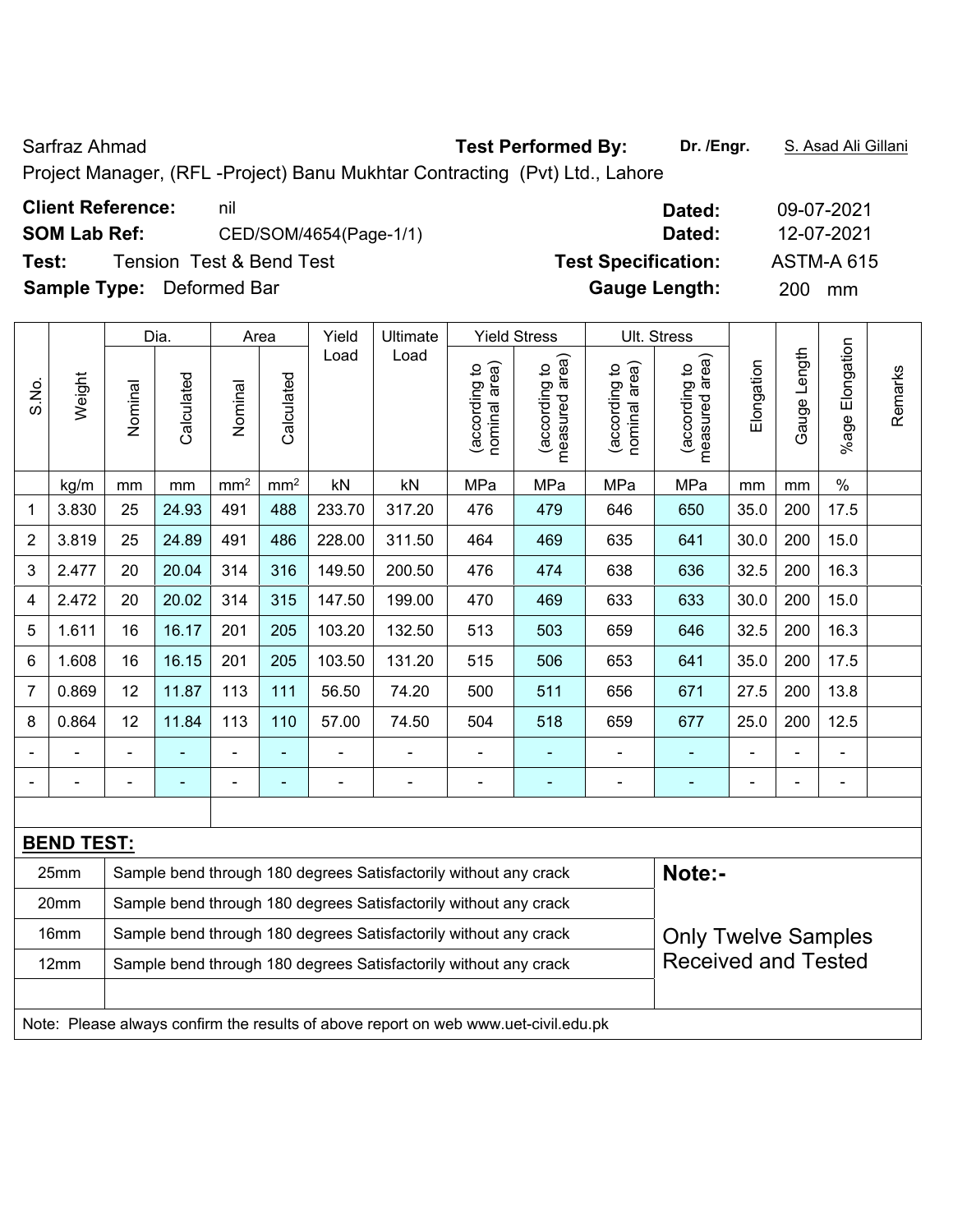Qaisar Zulfiqar **Test Performed By:** Dr. /Engr. **S. Asad Ali Gillani** Ali Gillani

XEN. Garrison Engineer (Army) - II, Okara

| <b>Client Reference:</b> | 6000/SM/19/E-6 |                            | <b>998 RUS</b><br>Ref: | 10011190<br>1/1) |
|--------------------------|----------------|----------------------------|------------------------|------------------|
| Dated:                   | 05-07-2021     |                            | Dated:                 | 12-07-2021       |
| Test:                    | Tension Test   | <b>Test Specification:</b> | ASTM-A-615             |                  |

4651(Page-1/1)

**Guage Length:** 8 inch **Sample Type:** Deformed Bar

| ASTM-A-615  |  |
|-------------|--|
| Deformed Ba |  |

**SOM Lab Ref:** 

|                |                   | Dia.           |                        | Area                     | Yield                    | Ultimate       | <b>Yield Stress</b>      |                                | Ult. Stress                        |                                |                                 |                |                |                          |         |
|----------------|-------------------|----------------|------------------------|--------------------------|--------------------------|----------------|--------------------------|--------------------------------|------------------------------------|--------------------------------|---------------------------------|----------------|----------------|--------------------------|---------|
| S.No.          | Weight            | Nominal        | Calculated             | Nominal                  | Calculated               | Load           | Load                     | (according to<br>nominal area) | area)<br>(according to<br>measured | nominal area)<br>(according to | measured area)<br>(according to | Elongation     | Gauge Length   | Elongation<br>$%$ age    | Remarks |
|                | lb/ft             | $\#$           | in                     | in <sup>2</sup>          | in <sup>2</sup>          | Tons           | Tons                     | psi                            | psi                                | psi                            | psi                             | in             | in             | $\%$                     |         |
| 1              | 2.625             | 8              | 0.991                  | 0.79                     | 0.771                    | 27.52          | 35.70                    | 76840                          | 78730                              | 99660                          | 102120                          | 1.40           | 8.0            | 17.5                     |         |
| $\overline{2}$ | 1.462             | 6              | 0.740                  | 0.44                     | 0.430                    | 16.33          | 19.44                    | 81860                          | 83760                              | 97440                          | 99710                           | 1.20           | 8.0            | 15.0                     |         |
| 3              | 1.045             | 5              | 0.625                  | 0.31                     | 0.307                    | 11.13          | 13.73                    | 79200                          | 79970                              | 97690                          | 98640                           | 1.20           | 8.0            | 15.0                     |         |
| 4              | 0.653             | 4              | 0.494                  | 0.20                     | 0.192                    | 7.49           | 9.35                     | 82620                          | 86060                              | 103080                         | 107370                          | 1.00           | 8.0            | 12.5                     |         |
| 5              | 0.654             | $\overline{4}$ | 0.494                  | 0.20                     | 0.192                    | 7.26           | 9.35                     | 80040                          | 83370                              | 103080                         | 107370                          | 0.90           | 8.0            | 11.3                     |         |
|                |                   | $\blacksquare$ | $\blacksquare$         | $\blacksquare$           | $\overline{\phantom{a}}$ | $\blacksquare$ | ä,                       | $\blacksquare$                 | $\blacksquare$                     | $\overline{\phantom{a}}$       | $\blacksquare$                  | $\blacksquare$ | $\blacksquare$ | $\blacksquare$           |         |
|                | ÷                 | $\blacksquare$ | ä,                     | $\blacksquare$           | $\blacksquare$           | $\blacksquare$ | ÷.                       | ä,                             | $\blacksquare$                     | $\blacksquare$                 | $\blacksquare$                  | $\blacksquare$ |                | ä,                       |         |
|                |                   |                |                        | $\overline{\phantom{a}}$ |                          | $\blacksquare$ | $\overline{\phantom{0}}$ |                                |                                    | $\blacksquare$                 |                                 |                |                | $\blacksquare$           |         |
|                |                   | ۰              | ٠                      | $\blacksquare$           |                          | $\blacksquare$ | $\overline{\phantom{0}}$ | $\blacksquare$                 | $\overline{\phantom{a}}$           | $\qquad \qquad \blacksquare$   |                                 | $\blacksquare$ | $\blacksquare$ | $\overline{\phantom{a}}$ |         |
|                |                   |                | $\blacksquare$         | $\blacksquare$           | $\blacksquare$           | $\blacksquare$ | $\blacksquare$           | $\blacksquare$                 | $\blacksquare$                     | $\blacksquare$                 | $\blacksquare$                  |                |                | $\blacksquare$           |         |
|                |                   |                |                        |                          |                          |                |                          |                                |                                    |                                |                                 |                |                |                          |         |
|                | <b>BEND TEST:</b> |                |                        |                          |                          |                |                          |                                |                                    |                                |                                 |                |                |                          |         |
|                |                   |                | No Bend test performed |                          | Note:-                   |                |                          |                                |                                    |                                |                                 |                |                |                          |         |
|                |                   |                |                        |                          |                          |                |                          |                                |                                    |                                |                                 |                |                |                          |         |
|                |                   |                |                        |                          |                          |                |                          |                                |                                    |                                | <b>Only Five Samples</b>        |                |                |                          |         |
|                |                   |                |                        |                          |                          |                |                          |                                |                                    |                                | <b>Received and Tested</b>      |                |                |                          |         |
|                |                   |                |                        |                          |                          |                |                          |                                |                                    |                                |                                 |                |                |                          |         |

Note: Please always confirm the results of above report on web www.uet-civil.edu.pk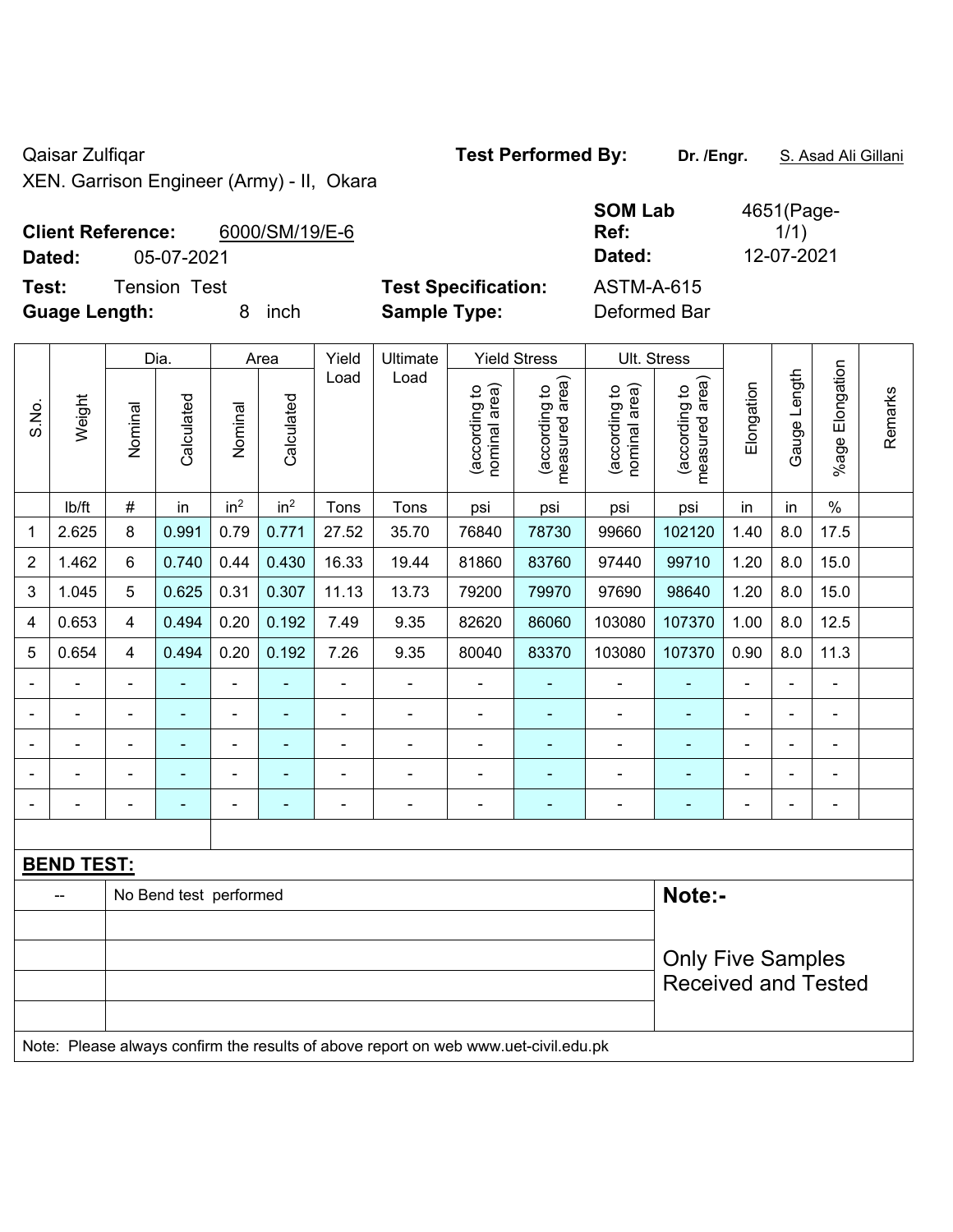Qaisar Zulfiqar **Test Performed By:** Dr. /Engr. **S. Asad Ali Gillani** Ali Collani XEN. Garrison Engineer (Army) - II, Okara

| <b>Client Reference:</b><br>6000/SM/21/E-6<br>04-07-2021<br>Dated: |                                                   | <b>SOM Lab</b><br>Ref:<br>Dated:  | 4652(Page-<br>1/3)<br>12-07-2021 |
|--------------------------------------------------------------------|---------------------------------------------------|-----------------------------------|----------------------------------|
| Test:<br>Tension<br>Test<br><b>Guage Length:</b><br>inch           | <b>Test Specification:</b><br><b>Sample Type:</b> | <b>ASTM-A-615</b><br>Deformed Bar |                                  |

|                          |                          |                | Dia.                   |                          | Area                     | Yield          | Ultimate                                                                            |                                | <b>Yield Stress</b>             |                                | Ult. Stress                     |                |                |                          |         |
|--------------------------|--------------------------|----------------|------------------------|--------------------------|--------------------------|----------------|-------------------------------------------------------------------------------------|--------------------------------|---------------------------------|--------------------------------|---------------------------------|----------------|----------------|--------------------------|---------|
| S.No.                    | Weight                   | Nominal        | Calculated             | Nominal                  | Calculated               | Load           | Load                                                                                | (according to<br>nominal area) | (according to<br>measured area) | nominal area)<br>(according to | measured area)<br>(according to | Elongation     | Gauge Length   | %age Elongation          | Remarks |
|                          | Ib/ft                    | $\#$           | in                     | in <sup>2</sup>          | in <sup>2</sup>          | Tons           | Tons                                                                                | psi                            | psi                             | psi                            | psi                             | in             | in             | $\%$                     |         |
| 1                        | 1.031                    | 5              | 0.621                  | 0.31                     | 0.303                    | 10.65          | 13.12                                                                               | 75790                          | 77540                           | 93340                          | 95490                           | 1.30           | 8.0            | 16.3                     |         |
| $\overline{\phantom{a}}$ | $\blacksquare$           | $\blacksquare$ | $\blacksquare$         | $\blacksquare$           | $\blacksquare$           | $\frac{1}{2}$  | $\blacksquare$                                                                      | $\blacksquare$                 | $\blacksquare$                  | $\blacksquare$                 | $\blacksquare$                  | ä,             | $\blacksquare$ | $\blacksquare$           |         |
| $\blacksquare$           | $\blacksquare$           | $\blacksquare$ | $\blacksquare$         | $\blacksquare$           | $\blacksquare$           | $\blacksquare$ | $\blacksquare$                                                                      | $\blacksquare$                 | $\blacksquare$                  | $\blacksquare$                 | $\blacksquare$                  | $\blacksquare$ | $\blacksquare$ | $\blacksquare$           |         |
|                          | $\blacksquare$           | $\blacksquare$ | $\blacksquare$         | $\blacksquare$           | $\blacksquare$           | L,             | $\blacksquare$                                                                      | ä,                             | $\blacksquare$                  | $\blacksquare$                 | $\blacksquare$                  | $\blacksquare$ |                | $\blacksquare$           |         |
|                          |                          | $\blacksquare$ | $\blacksquare$         | $\overline{\phantom{0}}$ |                          | $\blacksquare$ | $\overline{\phantom{0}}$                                                            | $\blacksquare$                 | ٠                               | $\overline{a}$                 | $\blacksquare$                  | $\blacksquare$ |                | $\blacksquare$           |         |
| $\blacksquare$           |                          | ä,             | $\blacksquare$         | $\blacksquare$           |                          | ä,             | $\blacksquare$                                                                      | $\blacksquare$                 |                                 | $\blacksquare$                 | Ē,                              | $\blacksquare$ |                | $\blacksquare$           |         |
| $\blacksquare$           |                          | $\blacksquare$ | $\blacksquare$         | $\blacksquare$           | $\blacksquare$           | $\blacksquare$ | $\qquad \qquad \blacksquare$                                                        | $\blacksquare$                 | ä,                              | $\blacksquare$                 | $\blacksquare$                  | $\blacksquare$ | $\blacksquare$ | $\overline{\phantom{a}}$ |         |
| $\blacksquare$           |                          | $\blacksquare$ | $\blacksquare$         | $\overline{a}$           | $\blacksquare$           | ä,             | $\frac{1}{2}$                                                                       | $\overline{\phantom{a}}$       | $\blacksquare$                  | ÷                              | $\blacksquare$                  | $\overline{a}$ | $\blacksquare$ | $\blacksquare$           |         |
| $\blacksquare$           |                          | ä,             | $\blacksquare$         | $\blacksquare$           | $\overline{\phantom{a}}$ | L,             | $\frac{1}{2}$                                                                       | ä,                             | $\blacksquare$                  | ÷,                             | ÷                               | $\blacksquare$ | ٠              | $\blacksquare$           |         |
| $\blacksquare$           | $\blacksquare$           | $\blacksquare$ | $\blacksquare$         | $\blacksquare$           | $\overline{\phantom{a}}$ | $\blacksquare$ | $\blacksquare$                                                                      | $\overline{\phantom{a}}$       | $\blacksquare$                  | $\overline{\phantom{0}}$       | $\blacksquare$                  | $\blacksquare$ | $\blacksquare$ | $\blacksquare$           |         |
|                          |                          |                |                        |                          |                          |                |                                                                                     |                                |                                 |                                |                                 |                |                |                          |         |
|                          | <b>BEND TEST:</b>        |                |                        |                          |                          |                |                                                                                     |                                |                                 |                                |                                 |                |                |                          |         |
|                          | $\overline{\phantom{a}}$ |                | No Bend test performed |                          |                          |                |                                                                                     |                                |                                 |                                | Note:-                          |                |                |                          |         |
|                          |                          |                |                        |                          |                          |                |                                                                                     |                                |                                 |                                |                                 |                |                |                          |         |
|                          |                          |                |                        |                          |                          |                |                                                                                     |                                |                                 |                                | <b>Only One Sample</b>          |                |                |                          |         |
|                          |                          |                |                        |                          |                          |                |                                                                                     |                                |                                 |                                | <b>Received and Tested</b>      |                |                |                          |         |
|                          |                          |                |                        |                          |                          |                |                                                                                     |                                |                                 |                                |                                 |                |                |                          |         |
|                          |                          |                |                        |                          |                          |                | Note: Please always confirm the results of above report on web www.uet-civil.edu.pk |                                |                                 |                                |                                 |                |                |                          |         |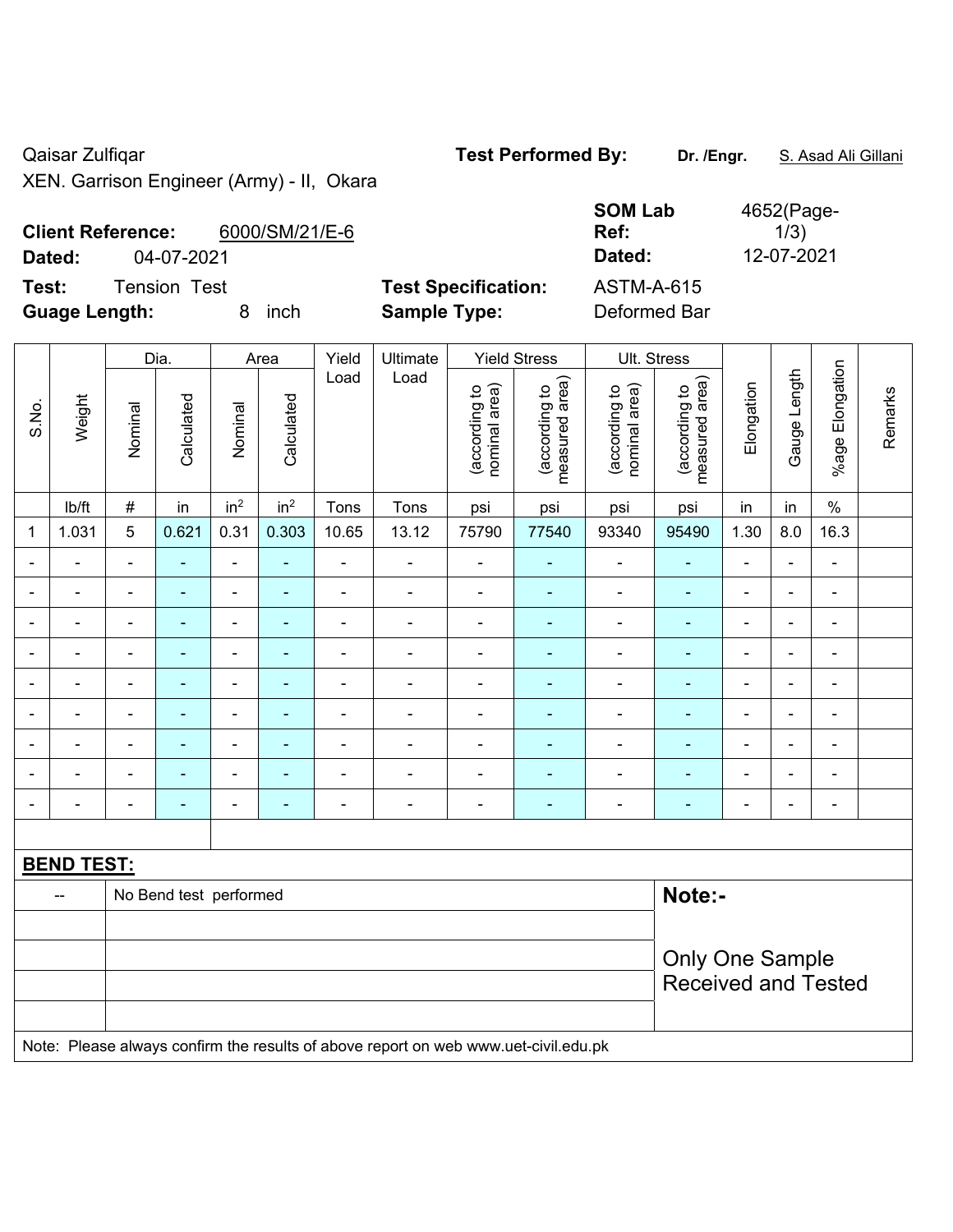Qaisar Zulfiqar **Test Performed By:** Dr. /Engr. **S. Asad Ali Gillani** Ali Gillani XEN. Garrison Engineer (Army) - II, Okara

| <b>Client Reference:</b> |                     | 6000/SM/18/E-6 |                            | <b>998 EUM</b><br>Ref: | $199 - 1199$<br>2/3) |
|--------------------------|---------------------|----------------|----------------------------|------------------------|----------------------|
| Dated:                   | 04-07-2021          |                |                            | Dated:                 | 12-07-2021           |
| Test:                    | <b>Tension Test</b> |                | <b>Test Specification:</b> | <b>ASTM-A-615</b>      |                      |
| <b>Guage Length:</b>     |                     | inch           | <b>Sample Type:</b>        | Deformed Bar           |                      |

| <b>SOM Lab</b>    | 4652(Page- |
|-------------------|------------|
| Ref:              | 2/3)       |
| Dated:            | 12-07-2021 |
| <b>ASTM-A-615</b> |            |

|                          |                          |                | Dia.                   |                              | Area                     | Yield          | Ultimate                                                                            |                                | <b>Yield Stress</b>             |                                | Ult. Stress                     |                          |                |                          |         |
|--------------------------|--------------------------|----------------|------------------------|------------------------------|--------------------------|----------------|-------------------------------------------------------------------------------------|--------------------------------|---------------------------------|--------------------------------|---------------------------------|--------------------------|----------------|--------------------------|---------|
| S.No.                    | Weight                   | Nominal        | Calculated             | Nominal                      | Calculated               | Load           | Load                                                                                | nominal area)<br>(according to | (according to<br>measured area) | nominal area)<br>(according to | measured area)<br>(according to | Elongation               | Gauge Length   | Elongation<br>%age l     | Remarks |
|                          | lb/ft                    | $\#$           | in                     | in <sup>2</sup>              | in <sup>2</sup>          | Tons           | Tons                                                                                | psi                            | psi                             | psi                            | psi                             | in                       | in             | $\frac{1}{2}$            |         |
| $\mathbf{1}$             | 1.505                    | 6              | 0.750                  | 0.44                         | 0.442                    | 14.53          | 18.88                                                                               | 72810                          | 72480                           | 94630                          | 94200                           | 1.30                     | 8.0            | 16.3                     |         |
| $\overline{2}$           | 0.987                    | 5              | 0.608                  | 0.31                         | 0.290                    | 10.65          | 13.40                                                                               | 75790                          | 81010                           | 95370                          | 101940                          | 1.00                     | 8.0            | 12.5                     |         |
| 3                        | 0.602                    | $\overline{4}$ | 0.475                  | 0.20                         | 0.177                    | 5.91           | 7.80                                                                                | 65200                          | 73670                           | 85990                          | 97170                           | 1.30                     | 8.0            | 16.3                     |         |
| $\overline{\phantom{a}}$ |                          | $\blacksquare$ | ÷                      | ä,                           |                          | $\blacksquare$ | $\blacksquare$                                                                      | ä,                             |                                 | ÷,                             | ÷,                              | $\overline{a}$           |                | $\blacksquare$           |         |
| $\blacksquare$           | $\blacksquare$           | $\blacksquare$ | $\blacksquare$         | ÷                            | $\blacksquare$           | $\blacksquare$ | $\blacksquare$                                                                      | $\blacksquare$                 | ÷                               | ÷                              | $\blacksquare$                  | $\blacksquare$           | $\blacksquare$ | $\blacksquare$           |         |
| Ē,                       | $\blacksquare$           | $\blacksquare$ | $\blacksquare$         | ÷,                           |                          | $\blacksquare$ | $\blacksquare$                                                                      | $\blacksquare$                 | ÷                               | $\blacksquare$                 | $\blacksquare$                  | $\blacksquare$           | $\blacksquare$ | $\blacksquare$           |         |
| $\blacksquare$           | $\blacksquare$           | $\blacksquare$ | ۰                      | ÷                            | $\overline{\phantom{0}}$ | $\blacksquare$ | $\blacksquare$                                                                      | $\blacksquare$                 | $\overline{a}$                  | ۰                              | ۰                               | $\overline{\phantom{a}}$ |                | $\blacksquare$           |         |
|                          | $\overline{\phantom{a}}$ | $\blacksquare$ | ÷,                     | $\qquad \qquad \blacksquare$ |                          | $\blacksquare$ | $\blacksquare$                                                                      | ä,                             | ÷                               | $\qquad \qquad \blacksquare$   | ÷,                              | $\overline{\phantom{a}}$ |                | $\blacksquare$           |         |
|                          | $\blacksquare$           | $\blacksquare$ | ٠                      | ÷,                           | ٠                        | $\blacksquare$ | $\blacksquare$                                                                      | $\blacksquare$                 | ٠                               | ÷,                             | $\blacksquare$                  | $\blacksquare$           |                | ä,                       |         |
|                          | $\overline{a}$           |                | $\blacksquare$         | ÷                            |                          | $\blacksquare$ | ÷                                                                                   | $\blacksquare$                 | ÷                               | ÷                              | $\blacksquare$                  | ÷                        |                | $\overline{\phantom{a}}$ |         |
|                          |                          |                |                        |                              |                          |                |                                                                                     |                                |                                 |                                |                                 |                          |                |                          |         |
|                          | <b>BEND TEST:</b>        |                |                        |                              |                          |                |                                                                                     |                                |                                 |                                |                                 |                          |                |                          |         |
|                          |                          |                | No Bend test performed |                              |                          |                |                                                                                     |                                |                                 |                                | Note:-                          |                          |                |                          |         |
|                          |                          |                |                        |                              |                          |                |                                                                                     |                                |                                 |                                |                                 |                          |                |                          |         |
|                          |                          |                |                        |                              |                          |                |                                                                                     |                                |                                 |                                | <b>Only Three Samples</b>       |                          |                |                          |         |
|                          |                          |                |                        |                              |                          |                |                                                                                     |                                |                                 |                                | <b>Received and Tested</b>      |                          |                |                          |         |
|                          |                          |                |                        |                              |                          |                |                                                                                     |                                |                                 |                                |                                 |                          |                |                          |         |
|                          |                          |                |                        |                              |                          |                | Note: Please always confirm the results of above report on web www.uet-civil.edu.pk |                                |                                 |                                |                                 |                          |                |                          |         |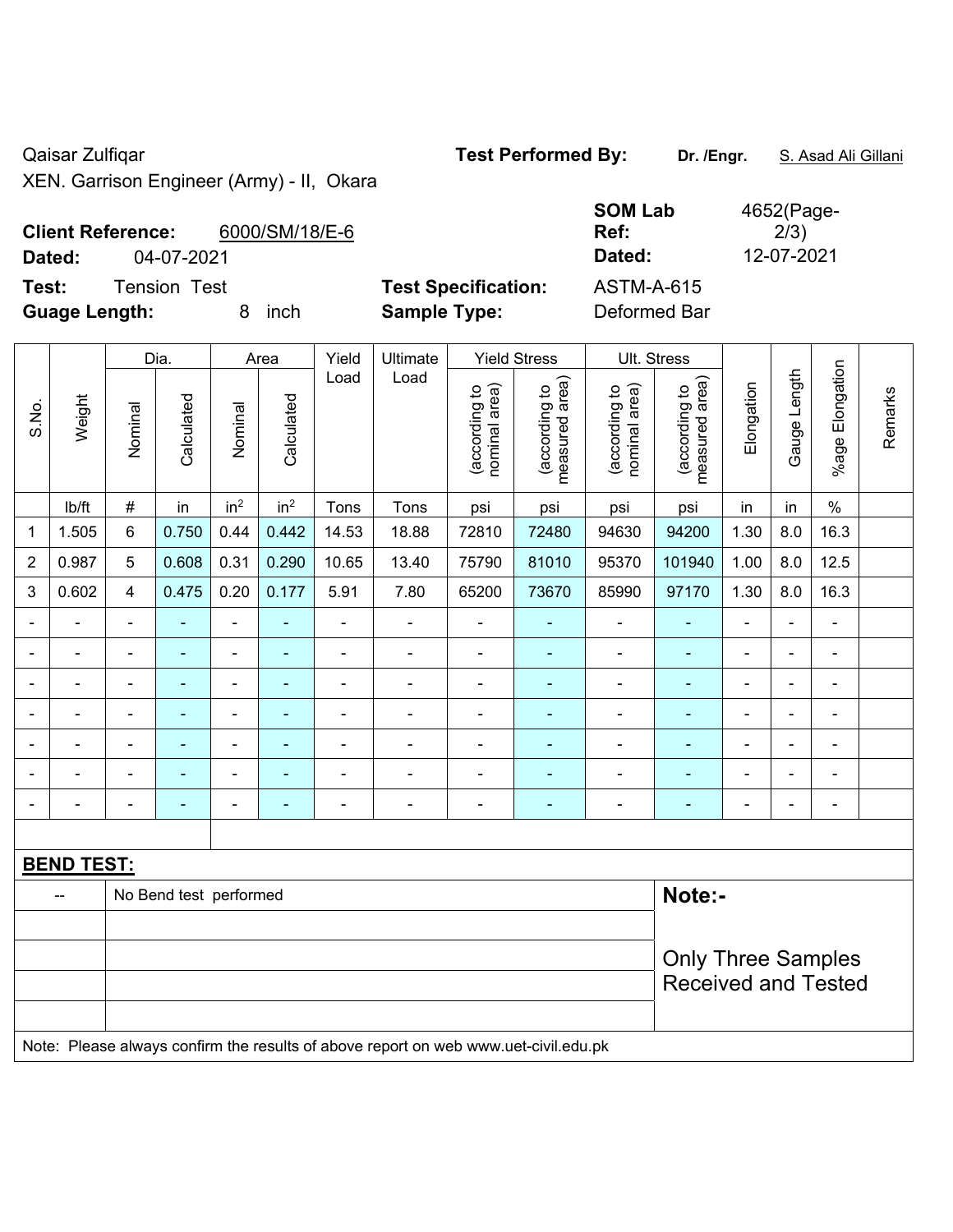Qaisar Zulfiqar **Test Performed By:** Dr. /Engr. **S. Asad Ali Gillani** Ali Gillani

XEN. Garrison Engineer (Army) - II, Okara

| <b>Client Reference:</b>     | 6000/SM/12/E-6 |                            | UVIVI LAN<br>Ref: | T002(1.990)<br>3/3) |
|------------------------------|----------------|----------------------------|-------------------|---------------------|
| 14-06-2021<br>Dated:         |                |                            | Dated:            | 12-07-2021          |
| Test:<br><b>Tension Test</b> |                | <b>Test Specification:</b> | ASTM-A-615        |                     |
| <b>Guage Length:</b>         | inch           | <b>Sample Type:</b>        | Deformed Bar      |                     |

| <b>SOM Lab</b>    | 4652(Page- |
|-------------------|------------|
| Ref:              | 3/3)       |
| Dated:            | 12-07-2021 |
| <b>ASTM-A-615</b> |            |

| <b>Client Reference:</b> | 6000/SM/12/E-6 |
|--------------------------|----------------|
|                          |                |

|                |                   | Dia.<br>Yield<br>Ultimate<br><b>Yield Stress</b><br>Area |                        |                          |                 |                |                                                                                     | Ult. Stress                    |                                 |                                |                                 |                |                |                 |         |
|----------------|-------------------|----------------------------------------------------------|------------------------|--------------------------|-----------------|----------------|-------------------------------------------------------------------------------------|--------------------------------|---------------------------------|--------------------------------|---------------------------------|----------------|----------------|-----------------|---------|
| S.No.          | Weight            | Nominal                                                  | Calculated             | Nominal                  | Calculated      | Load           | Load                                                                                | nominal area)<br>(according to | measured area)<br>(according to | nominal area)<br>(according to | measured area)<br>(according to | Elongation     | Gauge Length   | %age Elongation | Remarks |
|                | lb/ft             | #                                                        | in                     | in <sup>2</sup>          | in <sup>2</sup> | Tons           | Tons                                                                                | psi                            | psi                             | psi                            | psi                             | in             | in             | $\%$            |         |
| 1              | 1.495             | 6                                                        | 0.748                  | 0.44                     | 0.439           | 17.43          | 21.15                                                                               | 87370                          | 87570                           | 106020                         | 106260                          | 1.10           | 8.0            | 13.8            |         |
| $\overline{2}$ | 1.487             | 6                                                        | 0.746                  | 0.44                     | 0.437           | 17.64          | 21.30                                                                               | 88400                          | 89000                           | 106790                         | 107520                          | 1.10           | 8.0            | 13.8            |         |
| 3              | 0.996             | 5                                                        | 0.611                  | 0.31                     | 0.293           | 10.83          | 13.48                                                                               | 77020                          | 81490                           | 95880                          | 101440                          | 1.50           | 8.0            | 18.8            |         |
| 4              | 1.034             | 5                                                        | 0.622                  | 0.31                     | 0.304           | 10.88          | 13.66                                                                               | 77380                          | 78910                           | 97180                          | 99100                           | 1.30           | 8.0            | 16.3            |         |
| 5              | 0.602             | 4                                                        | 0.475                  | 0.20                     | 0.177           | 5.93           | 8.12                                                                                | 65420                          | 73930                           | 89590                          | 101230                          | 1.10           | 8.0            | 13.8            |         |
| 6              | 0.604             | $\overline{4}$                                           | 0.476                  | 0.20                     | 0.178           | 6.07           | 8.05                                                                                | 66890                          | 75150                           | 88800                          | 99780                           | 1.00           | 8.0            | 12.5            |         |
|                | ÷.                | $\blacksquare$                                           |                        | ÷,                       |                 | $\blacksquare$ | $\blacksquare$                                                                      | $\blacksquare$                 | ٠                               | $\blacksquare$                 | -                               | $\blacksquare$ | $\blacksquare$ | $\blacksquare$  |         |
|                | ÷                 | $\blacksquare$                                           | $\blacksquare$         | $\overline{\phantom{a}}$ | $\blacksquare$  | L,             | ÷,                                                                                  | $\blacksquare$                 | $\blacksquare$                  | $\blacksquare$                 | ä,                              | $\blacksquare$ | $\blacksquare$ | $\blacksquare$  |         |
|                | ÷                 |                                                          | ÷                      | $\overline{\phantom{a}}$ | ٠               | L,             | ÷,                                                                                  | $\blacksquare$                 | $\blacksquare$                  | $\blacksquare$                 | $\blacksquare$                  |                | $\blacksquare$ | $\blacksquare$  |         |
|                | ÷                 | $\blacksquare$                                           | $\blacksquare$         | ÷,                       | $\blacksquare$  | $\overline{a}$ | ÷                                                                                   | $\blacksquare$                 | $\blacksquare$                  | $\blacksquare$                 | ä,                              |                | $\blacksquare$ | $\blacksquare$  |         |
|                |                   |                                                          |                        |                          |                 |                |                                                                                     |                                |                                 |                                |                                 |                |                |                 |         |
|                | <b>BEND TEST:</b> |                                                          |                        |                          |                 |                |                                                                                     |                                |                                 |                                |                                 |                |                |                 |         |
|                |                   |                                                          | No Bend test performed |                          |                 |                |                                                                                     |                                |                                 |                                | Note:-                          |                |                |                 |         |
|                |                   |                                                          |                        |                          |                 |                |                                                                                     |                                |                                 |                                |                                 |                |                |                 |         |
|                |                   |                                                          |                        |                          |                 |                |                                                                                     |                                |                                 |                                | <b>Only Six Samples</b>         |                |                |                 |         |
|                |                   |                                                          |                        |                          |                 |                |                                                                                     |                                |                                 |                                | <b>Received and Tested</b>      |                |                |                 |         |
|                |                   |                                                          |                        |                          |                 |                |                                                                                     |                                |                                 |                                |                                 |                |                |                 |         |
|                |                   |                                                          |                        |                          |                 |                | Note: Please always confirm the results of above report on web www.uet-civil.edu.pk |                                |                                 |                                |                                 |                |                |                 |         |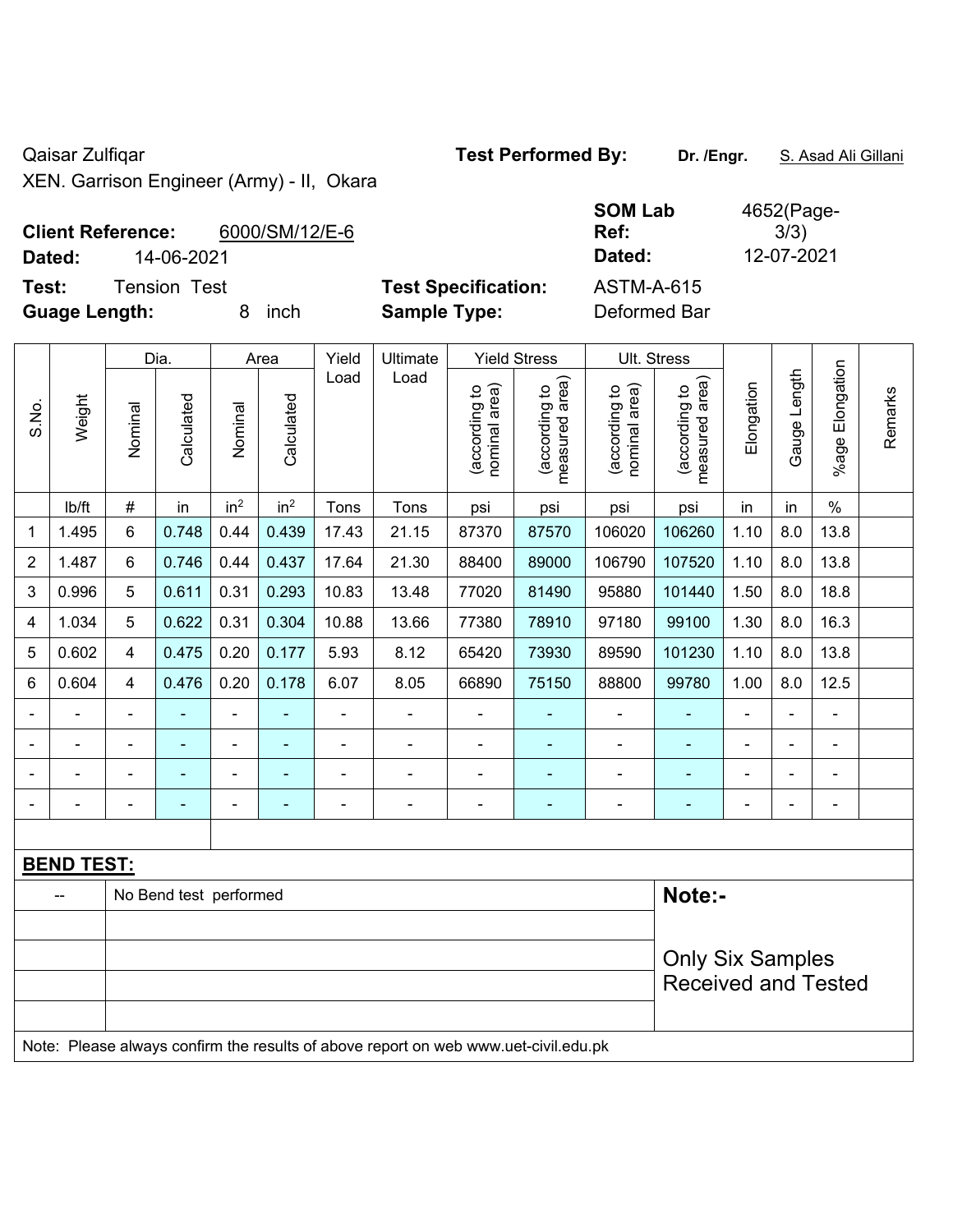Hashir Zia (Civil Engineer) **Test Performed By:** Dr. /Engr. **S. Asad Ali Gillani** Ahmad Builders, Lahore

1/1)

4653,4659(Page-

**Client Reference:** nil

**Dated:** 12-07-2021 **Dated:** 12-07-2021

**Test:** Tension Test **Test Specification:** ASTM-A-615

**Gauge Length:** 8 inch **Sample Type:** Deformed Bar

**SOM Lab Ref:** 

|                |                      |                          | Dia.                   |                          | Area            | Yield                     | Ultimate                 |                                | <b>Yield Stress</b>             | Ult. Stress                    |                                 |                          |                |                       |         |
|----------------|----------------------|--------------------------|------------------------|--------------------------|-----------------|---------------------------|--------------------------|--------------------------------|---------------------------------|--------------------------------|---------------------------------|--------------------------|----------------|-----------------------|---------|
| S.No.          | Weight               | Nominal                  | Calculated             | Nominal                  | Calculated      | Load                      | Load                     | nominal area)<br>(according to | measured area)<br>(according to | nominal area)<br>(according to | measured area)<br>(according to | Elongation               | Gauge Length   | Elongation<br>$%$ age | Remarks |
|                | lb/ft                | $\#$                     | in                     | in <sup>2</sup>          | in <sup>2</sup> | Tons                      | Tons                     | psi                            | psi                             | psi                            | psi                             | in                       | in             | $\%$                  |         |
| 1              | 2.641                | 8                        | 0.994                  | 0.79                     | 0.776           | 16.99                     | 30.02                    | 47440                          | 48300                           | 83810                          | 85320                           | 1.80                     | 8.0            | 22.5                  |         |
| $\overline{2}$ | 2.679                | 8                        | 1.001                  | 0.79                     | 0.787           | 19.54                     | 35.12                    | 54560                          | 54760                           | 98040                          | 98410                           | 1.50                     | 8.0            | 18.8                  |         |
| 3              | 1.489                | $6\phantom{1}$           | 0.747                  | 0.44                     | 0.438           | 10.88                     | 18.20                    | 54520                          | 54770                           | 91210                          | 91620                           | 1.60                     | 8.0            | 20.0                  |         |
| 4              | 1.487                | 6                        | 0.746                  | 0.44                     | 0.437           | 10.14                     | 17.99                    | 50840                          | 51190                           | 90180                          | 90800                           | 1.80                     | 8.0            | 22.5                  |         |
| 5              | 0.671                | 4                        | 0.501                  | 0.20                     | 0.197           | 5.45                      | 8.72                     | 60140                          | 61060                           | 96110                          | 97570                           | 1.40                     | 8.0            | 17.5                  |         |
| 6              | 0.664                | 4                        | 0.498                  | 0.20                     | 0.195           | 5.37                      | 8.66                     | 59240                          | 60760                           | 95550                          | 98000                           | 1.50                     | 8.0            | 18.8                  |         |
| $\blacksquare$ |                      | $\overline{\phantom{a}}$ | $\blacksquare$         | $\overline{\phantom{0}}$ | $\overline{a}$  | $\blacksquare$            | $\overline{\phantom{a}}$ | ÷                              | ۰                               | ÷                              | ۰                               | $\overline{\phantom{0}}$ | $\blacksquare$ | ۰                     |         |
| $\overline{a}$ |                      | $\blacksquare$           |                        | ۰                        |                 | $\overline{\phantom{0}}$  | $\overline{\phantom{0}}$ | $\blacksquare$                 | ۰                               | $\blacksquare$                 |                                 |                          |                | -                     |         |
|                |                      | $\blacksquare$           | $\blacksquare$         | ۰                        |                 | $\blacksquare$            | $\blacksquare$           | $\overline{\phantom{0}}$       | ۰                               | $\blacksquare$                 | ۰                               |                          | $\blacksquare$ | ۰                     |         |
| $\blacksquare$ |                      |                          | $\blacksquare$         | ÷                        |                 | -                         | ٠                        | $\blacksquare$                 | ٠                               | $\blacksquare$                 | ۰                               | $\blacksquare$           | $\blacksquare$ | ۰                     |         |
|                | <b>Witnessed By:</b> |                          |                        |                          |                 | Hashir Zia & Hassan Naqvi |                          |                                |                                 |                                |                                 |                          |                |                       |         |
|                | <b>BEND TEST:</b>    |                          |                        |                          |                 |                           |                          |                                |                                 |                                |                                 |                          |                |                       |         |
|                | --                   |                          | No Bend test performed |                          |                 |                           |                          |                                |                                 |                                | Note:-                          |                          |                |                       |         |
|                |                      |                          |                        |                          |                 |                           |                          |                                |                                 |                                |                                 |                          |                |                       |         |
|                |                      |                          |                        |                          |                 |                           |                          |                                |                                 |                                | <b>Only Six Samples</b>         |                          |                |                       |         |
|                |                      |                          |                        |                          |                 |                           |                          |                                |                                 |                                | <b>Received and Tested</b>      |                          |                |                       |         |
|                |                      |                          |                        |                          |                 |                           |                          |                                |                                 |                                |                                 |                          |                |                       |         |

Note: Please always confirm the results of above report on web www.uet-civil.edu.pk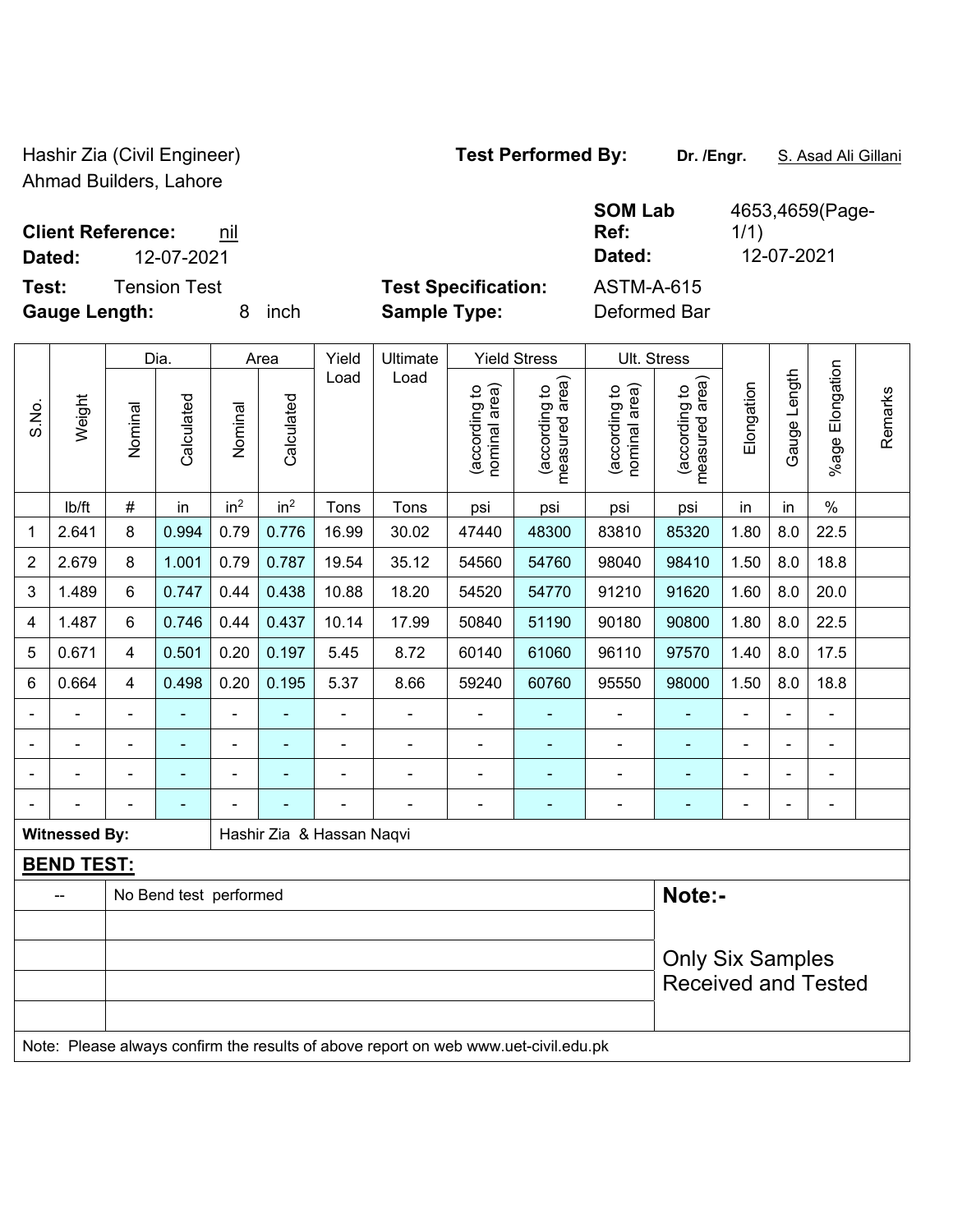Sub Divisional Officer **Test Performed By:** Dr. /Engr. **SAsad Ali Gillani** Sub Divisional Officer

Highway Sub Division, No 11, Faisalabad

### **Client Reference:** 456/II

**Test:** Tension Test & Bend Test Test Specification: **Gauge Length:** 8 inch **Sample Type:** Deformed Bar

|               |                          |                          |                            | <b>SOM Lab</b> |                |
|---------------|--------------------------|--------------------------|----------------------------|----------------|----------------|
|               | <b>Client Reference:</b> | 456/II                   |                            | Ref:           | 4656(Page-1/1) |
| Dated:        | 08-07-2021               |                          |                            | Dated:         | 12-07-2021     |
| Test:         |                          | Tension Test & Bend Test | <b>Test Specification:</b> | ASTM-A-615     |                |
| Caugo Longth: |                          | 8 inch                   | Sample Type:               | Deformed Rar   |                |

|                |                   |                | Dia.           |                 | Area            | Yield          | Ultimate                                                                            |                                | <b>Yield Stress</b>             |                                | Ult. Stress                                           |                |                |                              |         |
|----------------|-------------------|----------------|----------------|-----------------|-----------------|----------------|-------------------------------------------------------------------------------------|--------------------------------|---------------------------------|--------------------------------|-------------------------------------------------------|----------------|----------------|------------------------------|---------|
| S.No.          | Weight            | Nominal        | Calculated     | Nominal         | Calculated      | Load           | Load                                                                                | (according to<br>nominal area) | (according to<br>measured area) | (according to<br>nominal area) | (according to<br>measured area)<br>measured           | Elongation     | Gauge Length   | Elongation<br>$%$ age        | Remarks |
|                | lb/ft             | $\#$           | in             | in <sup>2</sup> | in <sup>2</sup> | Tons           | Tons                                                                                | psi                            | psi                             | psi                            | psi                                                   | in             | in             | $\%$                         |         |
| $\mathbf{1}$   | 1.429             | 6              | 0.731          | 0.44            | 0.420           | 13.12          | 17.84                                                                               | 65760                          | 68890                           | 89420                          | 93680                                                 | 1.60           | 8.0            | 20.0                         |         |
| $\overline{2}$ | 1.418             | 6              | 0.729          | 0.44            | 0.417           | 14.48          | 17.40                                                                               | 72560                          | 76560                           | 87220                          | 92030                                                 | 1.50           | 8.0            | 18.8                         |         |
| 3              | 0.657             | $\overline{4}$ | 0.496          | 0.20            | 0.193           | 5.52           | 8.38                                                                                | 60930                          | 63140                           | 92400                          | 95750                                                 | 1.50           | 8.0            | 18.8                         |         |
| 4              | 0.658             | $\overline{4}$ | 0.496          | 0.20            | 0.193           | 5.50           | 8.48                                                                                | 60700                          | 62900                           | 93530                          | 96920                                                 | 1.40           | 8.0            | 17.5                         |         |
| $\blacksquare$ | $\blacksquare$    | $\blacksquare$ | $\blacksquare$ | $\blacksquare$  | ä,              | $\blacksquare$ | $\blacksquare$                                                                      | $\blacksquare$                 | ÷                               | $\blacksquare$                 | $\blacksquare$                                        | $\blacksquare$ | $\blacksquare$ | $\overline{\phantom{0}}$     |         |
|                |                   |                | $\blacksquare$ | ۰               |                 |                | $\blacksquare$                                                                      | $\blacksquare$                 | ä,                              | $\blacksquare$                 |                                                       |                |                | ÷                            |         |
| $\blacksquare$ |                   | $\blacksquare$ | ä,             | $\blacksquare$  | ۰               |                | $\blacksquare$                                                                      | $\blacksquare$                 | $\blacksquare$                  | $\blacksquare$                 | ٠                                                     | $\blacksquare$ |                | $\blacksquare$               |         |
| $\blacksquare$ |                   |                | $\blacksquare$ | ۰               | ۰               |                | $\blacksquare$                                                                      | $\blacksquare$                 | ä,                              |                                | $\blacksquare$                                        | $\blacksquare$ | $\blacksquare$ | $\blacksquare$               |         |
| $\blacksquare$ |                   |                | $\blacksquare$ | ۰               |                 |                | Ē,                                                                                  | $\blacksquare$                 | $\blacksquare$                  |                                | $\blacksquare$                                        | $\blacksquare$ |                | ÷,                           |         |
| $\blacksquare$ |                   | $\blacksquare$ | $\blacksquare$ | ۰               | ۰               | $\blacksquare$ | $\blacksquare$                                                                      | $\blacksquare$                 | $\blacksquare$                  | $\blacksquare$                 | $\blacksquare$                                        | $\blacksquare$ |                | $\qquad \qquad \blacksquare$ |         |
|                |                   |                |                |                 |                 |                |                                                                                     |                                |                                 |                                |                                                       |                |                |                              |         |
|                | <b>BEND TEST:</b> |                |                |                 |                 |                |                                                                                     |                                |                                 |                                |                                                       |                |                |                              |         |
|                | #6                |                |                |                 |                 |                | Sample bend through 180 degrees Satisfactorily without any crack                    |                                |                                 |                                | Note:-                                                |                |                |                              |         |
|                | #4                |                |                |                 |                 |                | Sample bend through 180 degrees Satisfactorily without any crack                    |                                |                                 |                                |                                                       |                |                |                              |         |
|                |                   |                |                |                 |                 |                |                                                                                     |                                |                                 |                                | <b>Only Six Samples</b><br><b>Received and Tested</b> |                |                |                              |         |
|                |                   |                |                |                 |                 |                | Note: Please always confirm the results of above report on web www.uet-civil.edu.pk |                                |                                 |                                |                                                       |                |                |                              |         |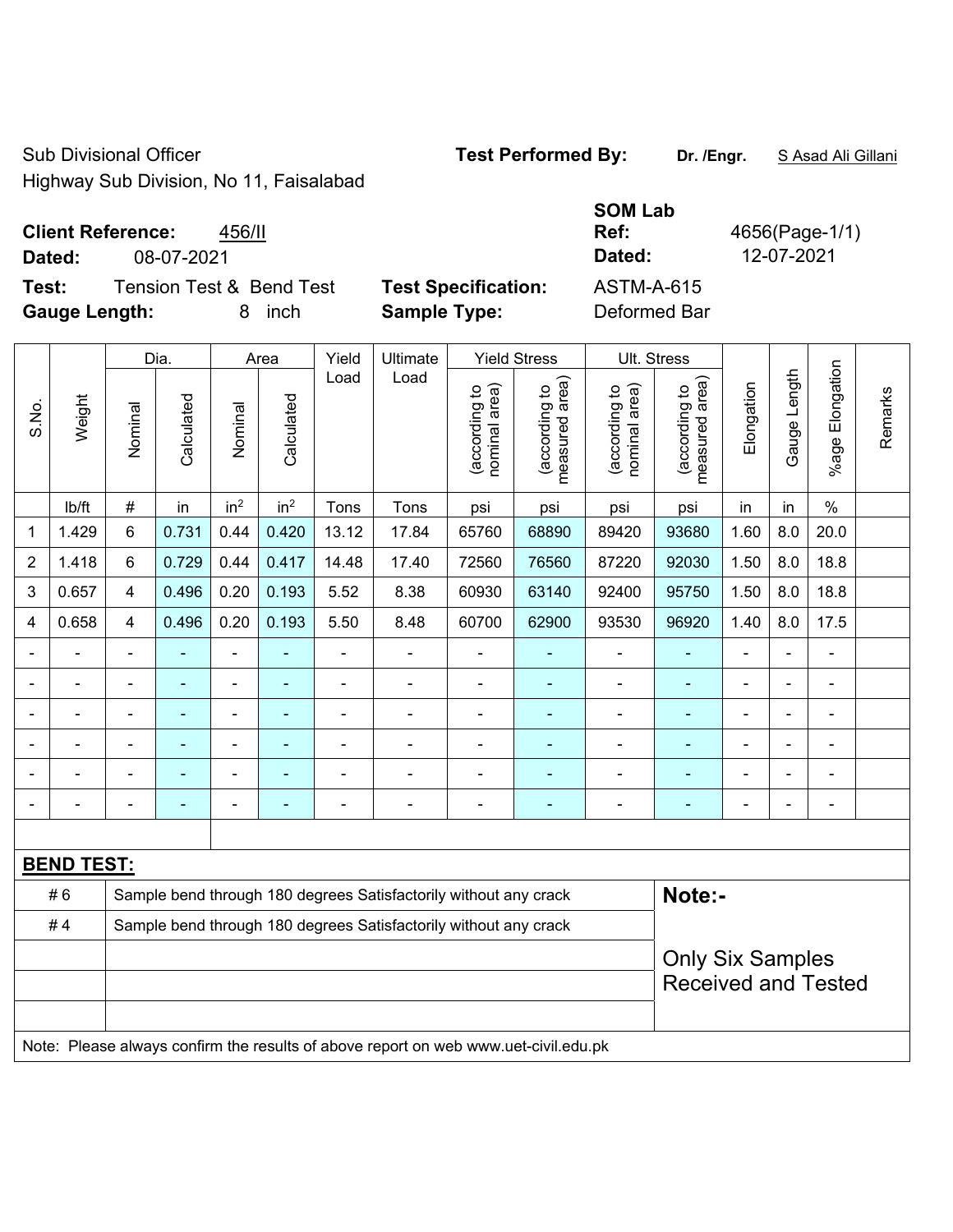Muhammad Shahbaz **Test Performed By:** Dr. /Engr. Imperium Hospitality (Pvt) Ltd. Lahore

S. Asad Ali **Gillani** 

**Client Reference:** IHPL/Steel/098 **Dated:** 09-07-2021 **Dated:** 12-07-2021

**Test:** Tension Test & Bend Test **Test Specification:** ASTM-A-615 **Gauge Length:** 8 inch **Sample Type:** Deformed Bar

**Ref:** 4657(Page-2/4)

Dia. | Area | Yield | Ultimate | Yield Stress | Ult. Stress %age Elongation %age Elongation Gauge Length Load Load Gauge Length (according to<br>measured area) measured area) measured area) (according to<br>nominal area) (according to<br>nominal area) nominal area) nominal area) (according to<br>measured area) Elongation Elongation (according to (according to (according to (according to Remarks Remarks Weight **Calculated Calculated** Calculated Calculated S.No. Nominal Nominal Vominal Nominal | lb/ft | # | in | in<sup>2</sup> | in<sup>2</sup> | Tons | Tons | psi | psi | psi | psi | in | in | % 1 1.453 6 0.737 0.44 0.427 14.22 18.65 71280 73450 93510 96350 1.00 8.0 12.5 2 | 1.445 | 6 | 0.736 | 0.44 | 0.425 | 13.66 | 19.01 | 68470 | 70890 | 95290 | 98660 | 1.20 | 8.0 | 15.0 3 | 1.461 | 6 | 0.739 | 0.44 | 0.429 | 14.04 | 19.32 | 70360 | 72160 | 96830 | 99310 | 1.10 | 8.0 | 13.8 - - - - - - - - - - - - - - - - - - - - - - - - - - - - - - - - - - - - - - - - - - - - - - - - - - - - - - - - - - - - - - - - - - - - - - - - - - - - - - - - - - - - - - - - - - - - - - - - - - - - - - - - - Witnessed By: **Rafi Ullah**(IHPL) & Ali Hasnain Khan, Jr. Planing Engineer, Kingcrete Builders. **BEND TEST:**  # 6 Sample bend through 180 degrees Satisfactorily without any crack **Note:- Note:** #6 Sample bend through 180 degrees Satisfactorily without any crack Only Five Samples Received and Tested Note: Please always confirm the results of above report on web www.uet-civil.edu.pk

**SOM Lab**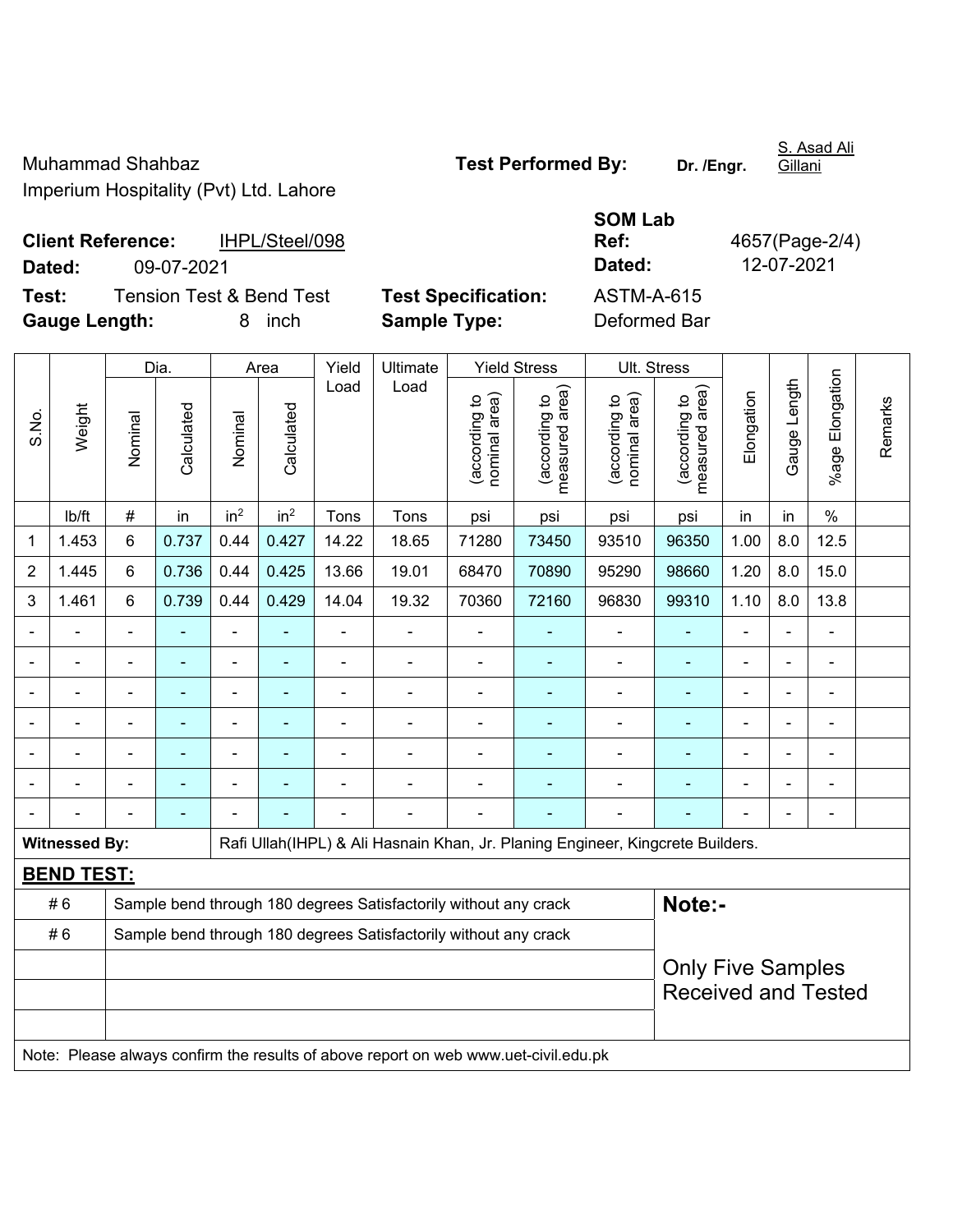Muhammad Shahbaz **Test Performed By:** Dr. /Engr. Imperium Hospitality (Pvt) Ltd. Lahore

S. Asad Ali Gillani

**Client Reference:** IHPL/Steel/096 **Dated:** 08-07-2021 **Dated:** 12-07-2021

**SOM Lab Ref:** 4657(Page-3/4)

**Test:** Tension Test & Bend Test **Test Specification:** ASTM-A-615 **Gauge Length:** 8 inch **Sample Type:** Deformed Bar

|                |                      |                                                                  | Dia.       | <b>Yield Stress</b><br>Yield<br>Ultimate<br>Area |                 |                |                                                                                     |                                |                                 |                                   | Ult. Stress                     |            |              |                      |         |
|----------------|----------------------|------------------------------------------------------------------|------------|--------------------------------------------------|-----------------|----------------|-------------------------------------------------------------------------------------|--------------------------------|---------------------------------|-----------------------------------|---------------------------------|------------|--------------|----------------------|---------|
| S.No.          | Weight               | Nominal                                                          | Calculated | Nominal                                          | Calculated      | Load           | Load                                                                                | nominal area)<br>(according to | (according to<br>measured area) | area)<br>(according to<br>nominal | (according to<br>measured area) | Elongation | Gauge Length | Elongation<br>%age l | Remarks |
|                | lb/ft                | $\#$                                                             | in         | in <sup>2</sup>                                  | in <sup>2</sup> | Tons           | Tons                                                                                | psi                            | psi                             | psi                               | psi                             | in         | in           | $\%$                 |         |
| 1              | 1.447                | 6                                                                | 0.736      | 0.44                                             | 0.425           | 15.80          | 19.64                                                                               | 79200                          | 81990                           | 98460                             | 101940                          | 1.20       | 8.0          | 15.0                 |         |
| $\overline{2}$ | 1.483                | 6                                                                | 0.745      | 0.44                                             | 0.436           | 16.41          | 20.13                                                                               | 82260                          | 83020                           | 100910                            | 101840                          | 1.20       | 8.0          | 15.0                 |         |
| 3              | 1.463                | 6                                                                | 0.740      | 0.44                                             | 0.430           | 16.16          | 20.00                                                                               | 80990                          | 82870                           | 100250                            | 102580                          | 1.20       | 8.0          | 15.0                 |         |
|                |                      |                                                                  |            | $\blacksquare$                                   |                 |                |                                                                                     | $\blacksquare$                 |                                 |                                   |                                 |            |              |                      |         |
|                |                      |                                                                  |            | $\blacksquare$                                   |                 | $\blacksquare$ | $\blacksquare$                                                                      | $\blacksquare$                 | $\blacksquare$                  |                                   |                                 |            |              |                      |         |
|                |                      |                                                                  |            | -                                                |                 |                | $\blacksquare$                                                                      | $\blacksquare$                 | ۰                               | $\overline{\phantom{0}}$          |                                 | Ē,         |              | $\blacksquare$       |         |
|                |                      |                                                                  | ٠          | ÷,                                               | ٠               | $\blacksquare$ | $\blacksquare$                                                                      | $\blacksquare$                 | ٠                               | $\blacksquare$                    | $\blacksquare$                  | Ē,         |              | $\blacksquare$       |         |
|                |                      |                                                                  | ٠          | -                                                |                 |                |                                                                                     |                                | ٠                               |                                   |                                 |            |              | $\blacksquare$       |         |
|                |                      |                                                                  |            |                                                  |                 |                |                                                                                     |                                |                                 |                                   |                                 |            |              |                      |         |
|                |                      |                                                                  |            |                                                  |                 |                |                                                                                     |                                |                                 |                                   |                                 |            |              |                      |         |
|                | <b>Witnessed By:</b> |                                                                  |            |                                                  |                 |                | Rafi Ullah(IHPL) & Ali Hasnain Khan, Jr. Planing Engineer, Kingcrete Builders.      |                                |                                 |                                   |                                 |            |              |                      |         |
|                | <b>BEND TEST:</b>    |                                                                  |            |                                                  |                 |                |                                                                                     |                                |                                 |                                   |                                 |            |              |                      |         |
|                | #6                   |                                                                  |            |                                                  |                 |                | Sample bend through 180 degrees Satisfactorily without any crack                    |                                |                                 |                                   | Note:-                          |            |              |                      |         |
|                | #6                   | Sample bend through 180 degrees Satisfactorily without any crack |            |                                                  |                 |                |                                                                                     |                                |                                 |                                   |                                 |            |              |                      |         |
|                |                      | <b>Only Five Samples</b>                                         |            |                                                  |                 |                |                                                                                     |                                |                                 |                                   |                                 |            |              |                      |         |
|                |                      |                                                                  |            |                                                  |                 |                |                                                                                     |                                |                                 |                                   | <b>Received and Tested</b>      |            |              |                      |         |
|                |                      |                                                                  |            |                                                  |                 |                |                                                                                     |                                |                                 |                                   |                                 |            |              |                      |         |
|                |                      |                                                                  |            |                                                  |                 |                | Note: Please always confirm the results of above report on web www.uet-civil.edu.pk |                                |                                 |                                   |                                 |            |              |                      |         |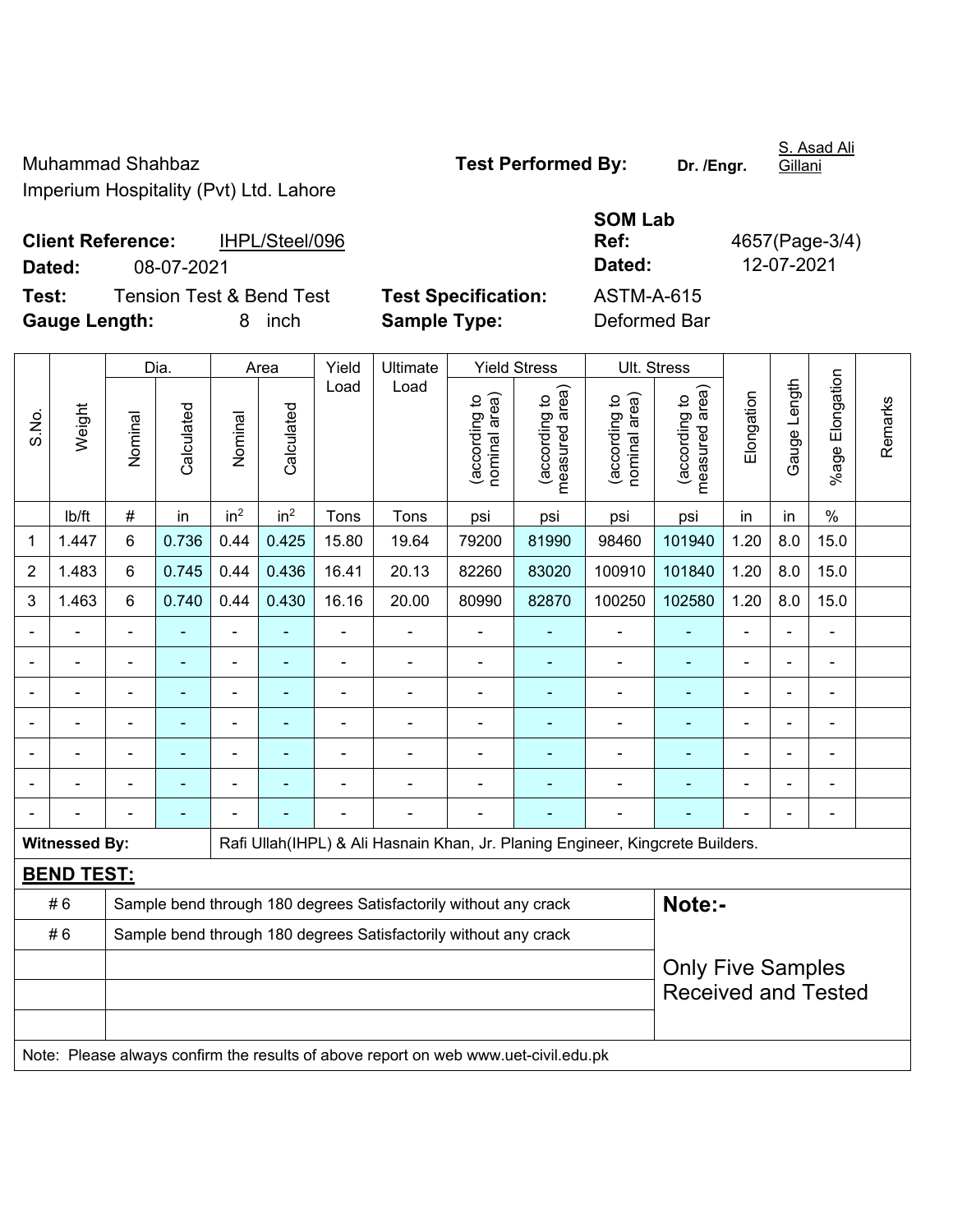Muhammad Shahbaz **Test Performed By:** Dr. /Engr. Imperium Hospitality (Pvt) Ltd. Lahore

S. Asad Ali Gillani

## **SOM Lab Ref:** 4657(Page-4/4)

**Client Reference:** IHPL/Steel/097 **Dated:** 08-07-2021 **Dated:** 12-07-2021 **Test:** Tension Test & Bend Test **Test Specification:** ASTM-A-615 **Gauge Length:** 8 inch **Sample Type:** Deformed Bar

|                |                      | Dia.           |                | Area            | Yield           | Ultimate |                                                                                     | <b>Yield Stress</b>            | Ult. Stress                     |                                |                                 |            |              |                 |         |
|----------------|----------------------|----------------|----------------|-----------------|-----------------|----------|-------------------------------------------------------------------------------------|--------------------------------|---------------------------------|--------------------------------|---------------------------------|------------|--------------|-----------------|---------|
| S.No.          | Weight               | Nominal        | Calculated     | Nominal         | Calculated      | Load     | Load                                                                                | (according to<br>nominal area) | (according to<br>measured area) | nominal area)<br>(according to | (according to<br>measured area) | Elongation | Gauge Length | %age Elongation | Remarks |
|                | lb/ft                | $\#$           | in             | in <sup>2</sup> | in <sup>2</sup> | Tons     | Tons                                                                                | psi                            | psi                             | psi                            | psi                             | in         | in           | $\%$            |         |
| 1              | 2.615                | 8              | 0.989          | 0.79            | 0.768           | 28.21    | 36.62                                                                               | 78750                          | 81000                           | 102220                         | 105150                          | 1.30       | 8.0          | 16.3            |         |
| $\overline{2}$ | 2.641                | $\bf 8$        | 0.994          | 0.79            | 0.776           | 27.85    | 36.36                                                                               | 77750                          | 79150                           | 101510                         | 103340                          | 1.10       | 8.0          | 13.8            |         |
| 3              | 2.620                | 8              | 0.990          | 0.79            | 0.770           | 28.26    | 36.67                                                                               | 78890                          | 80940                           | 102360                         | 105020                          | 1.20       | 8.0          | 15.0            |         |
|                |                      |                |                | $\blacksquare$  |                 |          |                                                                                     |                                |                                 |                                |                                 |            |              |                 |         |
|                |                      | $\blacksquare$ | ä,             | ۰               |                 |          | ÷                                                                                   | $\overline{\phantom{a}}$       |                                 | $\overline{a}$                 | $\overline{\phantom{0}}$        |            |              | ۰               |         |
|                |                      | $\blacksquare$ |                | ۰               |                 |          | $\blacksquare$                                                                      |                                |                                 | $\blacksquare$                 | $\overline{\phantom{0}}$        | Ē,         |              | ۰               |         |
|                |                      | $\blacksquare$ | $\blacksquare$ | $\blacksquare$  |                 |          | $\blacksquare$                                                                      | ä,                             | ٠                               | $\blacksquare$                 | ۰                               | ä,         |              | $\blacksquare$  |         |
|                |                      |                |                |                 |                 |          |                                                                                     |                                |                                 |                                |                                 |            |              | $\blacksquare$  |         |
|                |                      |                |                |                 |                 |          |                                                                                     |                                |                                 |                                |                                 |            |              |                 |         |
|                |                      |                |                |                 |                 |          |                                                                                     |                                |                                 |                                |                                 |            |              |                 |         |
|                | <b>Witnessed By:</b> |                |                |                 |                 |          | Rafi Ullah(IHPL) & Ali Hasnain Khan, Jr. Planing Engineer, Kingcrete Builders.      |                                |                                 |                                |                                 |            |              |                 |         |
|                | <b>BEND TEST:</b>    |                |                |                 |                 |          |                                                                                     |                                |                                 |                                |                                 |            |              |                 |         |
|                | # 8                  |                |                |                 |                 |          | Sample bend through 180 degrees Satisfactorily without any crack                    |                                |                                 |                                | Note:-                          |            |              |                 |         |
|                | # 8                  |                |                |                 |                 |          | Sample bend through 180 degrees Satisfactorily without any crack                    |                                |                                 |                                |                                 |            |              |                 |         |
|                |                      |                |                |                 |                 |          |                                                                                     |                                |                                 |                                | <b>Only Five Samples</b>        |            |              |                 |         |
|                |                      |                |                |                 |                 |          |                                                                                     |                                |                                 |                                | <b>Received and Tested</b>      |            |              |                 |         |
|                |                      |                |                |                 |                 |          |                                                                                     |                                |                                 |                                |                                 |            |              |                 |         |
|                |                      |                |                |                 |                 |          | Note: Please always confirm the results of above report on web www.uet-civil.edu.pk |                                |                                 |                                |                                 |            |              |                 |         |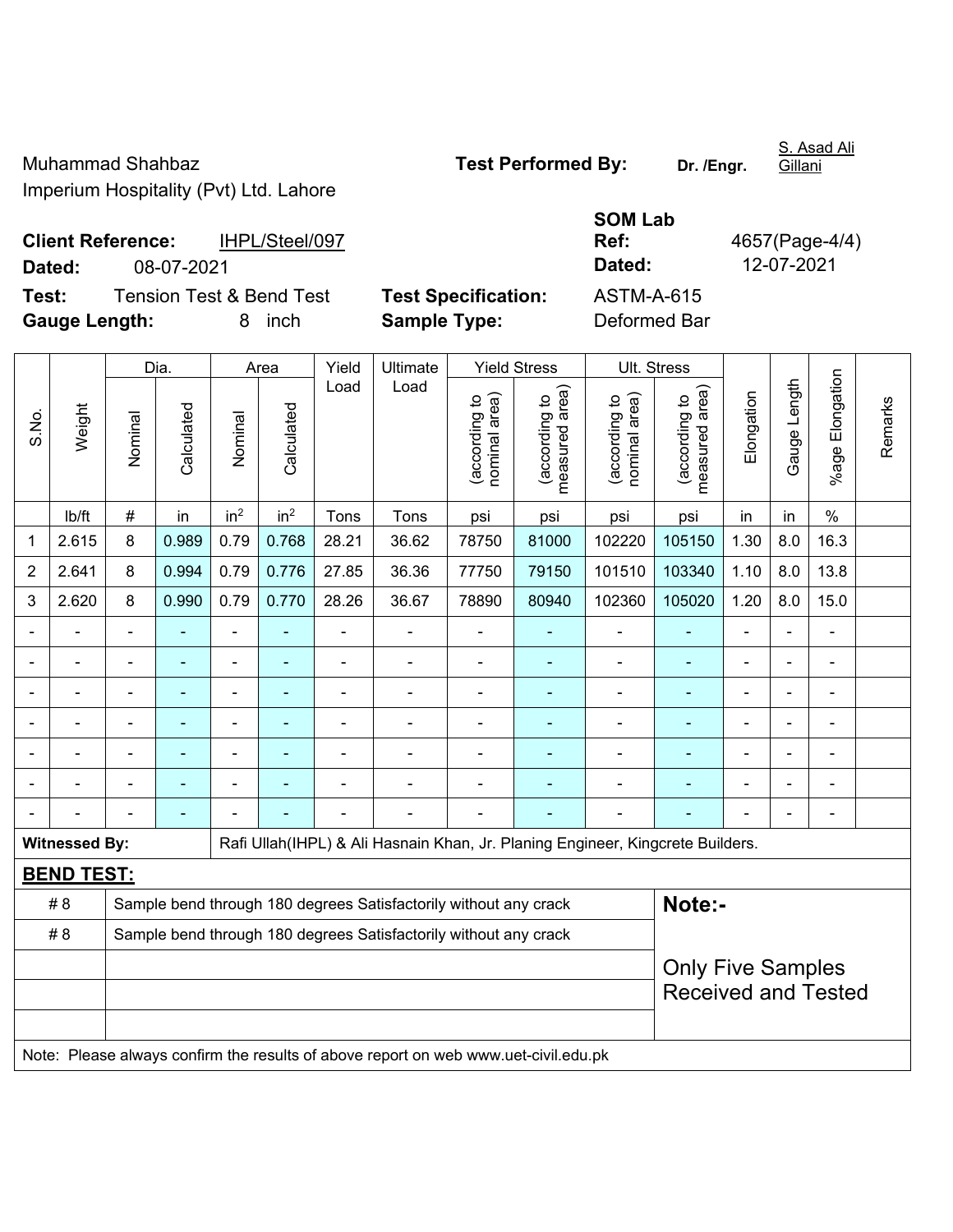Muhammad Luqman **Test Performed By:** Dr. /Engr.

S. Asad Ali Gillani

Manager Project, Fatima Memorial Hospital, Lahore

| <b>Client Reference:</b> |            | FMH/RAF/St/01            |                            | Ref:         | 4658(Page-1/ |
|--------------------------|------------|--------------------------|----------------------------|--------------|--------------|
| Dated:                   | 12-07-2021 |                          |                            | Dated:       | 12-07-2021   |
| Test:                    |            | Tension Test & Bend Test | <b>Test Specification:</b> | ASTM-A-615   |              |
| <b>Gauge Length:</b>     |            | inch                     | <b>Sample Type:</b>        | Deformed Bar |              |

| <b>SOM Lab</b> |                |
|----------------|----------------|
| Ref:           | 4658(Page-1/1) |
| Dated:         | 12-07-2021     |
| ASTM-A-615     |                |
| Deformed Rar   |                |

|                                                                                     |                   |                |            | Dia.<br>Area    |                 |       | Yield<br>Ultimate<br><b>Yield Stress</b>                         |                                |                                 |                                | Ult. Stress                     |                |                          |                 |         |
|-------------------------------------------------------------------------------------|-------------------|----------------|------------|-----------------|-----------------|-------|------------------------------------------------------------------|--------------------------------|---------------------------------|--------------------------------|---------------------------------|----------------|--------------------------|-----------------|---------|
| S.No.                                                                               | Weight            | Nominal        | Calculated | Nominal         | Calculated      | Load  | Load                                                             | nominal area)<br>(according to | (according to<br>measured area) | nominal area)<br>(according to | (according to<br>measured area) | Elongation     | Gauge Length             | %age Elongation | Remarks |
|                                                                                     | lb/ft             | #              | in         | in <sup>2</sup> | in <sup>2</sup> | Tons  | Tons                                                             | psi                            | psi                             | psi                            | psi                             | in             | in                       | $\frac{0}{0}$   |         |
| 1                                                                                   | 2.675             | 8              | 1.000      | 0.79            | 0.786           | 24.54 | 35.09                                                            | 68500                          | 68850                           | 97950                          | 98450                           | 1.60           | 8.0                      | 20.0            |         |
| $\overline{2}$                                                                      | 2.635             | 8              | 0.993      | 0.79            | 0.774           | 26.17 | 36.34                                                            | 73050                          | 74560                           | 101450                         | 103550                          | 1.20           | 8.0                      | 15.0            |         |
| 3                                                                                   | 1.507             | 6              | 0.751      | 0.44            | 0.443           | 14.93 | 20.97                                                            | 74860                          | 74350                           | 105100                         | 104390                          | 1.30           | 8.0                      | 16.3            |         |
| 4                                                                                   | 1.458             | 6              | 0.738      | 0.44            | 0.428           | 14.19 | 19.47                                                            | 71130                          | 73120                           | 97590                          | 100330                          | 1.10           | 8.0                      | 13.8            |         |
| 5                                                                                   | 0.685             | 4              | 0.506      | 0.20            | 0.201           | 6.54  | 9.12                                                             | 72170                          | 71810                           | 100610                         | 100110                          | 1.10           | 8.0                      | 13.8            |         |
| 6                                                                                   | 0.684             | 4              | 0.506      | 0.20            | 0.201           | 6.63  | 9.25                                                             | 73070                          | 72700                           | 101960                         | 101450                          | 1.00           | 8.0                      | 12.5            |         |
|                                                                                     |                   |                |            |                 |                 |       |                                                                  | ä,                             |                                 |                                |                                 |                |                          |                 |         |
|                                                                                     |                   |                |            |                 |                 |       | $\blacksquare$                                                   |                                |                                 |                                |                                 |                |                          | ÷               |         |
|                                                                                     | ÷                 |                |            | ÷               |                 |       |                                                                  | $\blacksquare$                 | ۰                               |                                |                                 | Ē,             | $\blacksquare$           | ÷,              |         |
|                                                                                     |                   | $\blacksquare$ |            | ÷               |                 | Ē,    | $\blacksquare$                                                   | ä,                             | $\blacksquare$                  | ÷                              | $\overline{\phantom{0}}$        | $\blacksquare$ | $\overline{\phantom{a}}$ | ÷,              |         |
|                                                                                     |                   |                |            |                 |                 |       |                                                                  |                                |                                 |                                |                                 |                |                          |                 |         |
|                                                                                     | <b>BEND TEST:</b> |                |            |                 |                 |       |                                                                  |                                |                                 |                                |                                 |                |                          |                 |         |
|                                                                                     | # 8               |                |            |                 |                 |       | Sample bend through 180 degrees Satisfactorily without any crack |                                |                                 |                                | Note:-                          |                |                          |                 |         |
|                                                                                     | #6                |                |            |                 |                 |       | Sample bend through 180 degrees Satisfactorily without any crack |                                |                                 |                                |                                 |                |                          |                 |         |
| #4<br>Sample bend through 180 degrees Satisfactorily without any crack              |                   |                |            |                 |                 |       |                                                                  |                                |                                 |                                | <b>Only Nine Samples</b>        |                |                          |                 |         |
|                                                                                     |                   |                |            |                 |                 |       |                                                                  |                                |                                 | <b>Received and Tested</b>     |                                 |                |                          |                 |         |
|                                                                                     |                   |                |            |                 |                 |       |                                                                  |                                |                                 |                                |                                 |                |                          |                 |         |
| Note: Please always confirm the results of above report on web www.uet-civil.edu.pk |                   |                |            |                 |                 |       |                                                                  |                                |                                 |                                |                                 |                |                          |                 |         |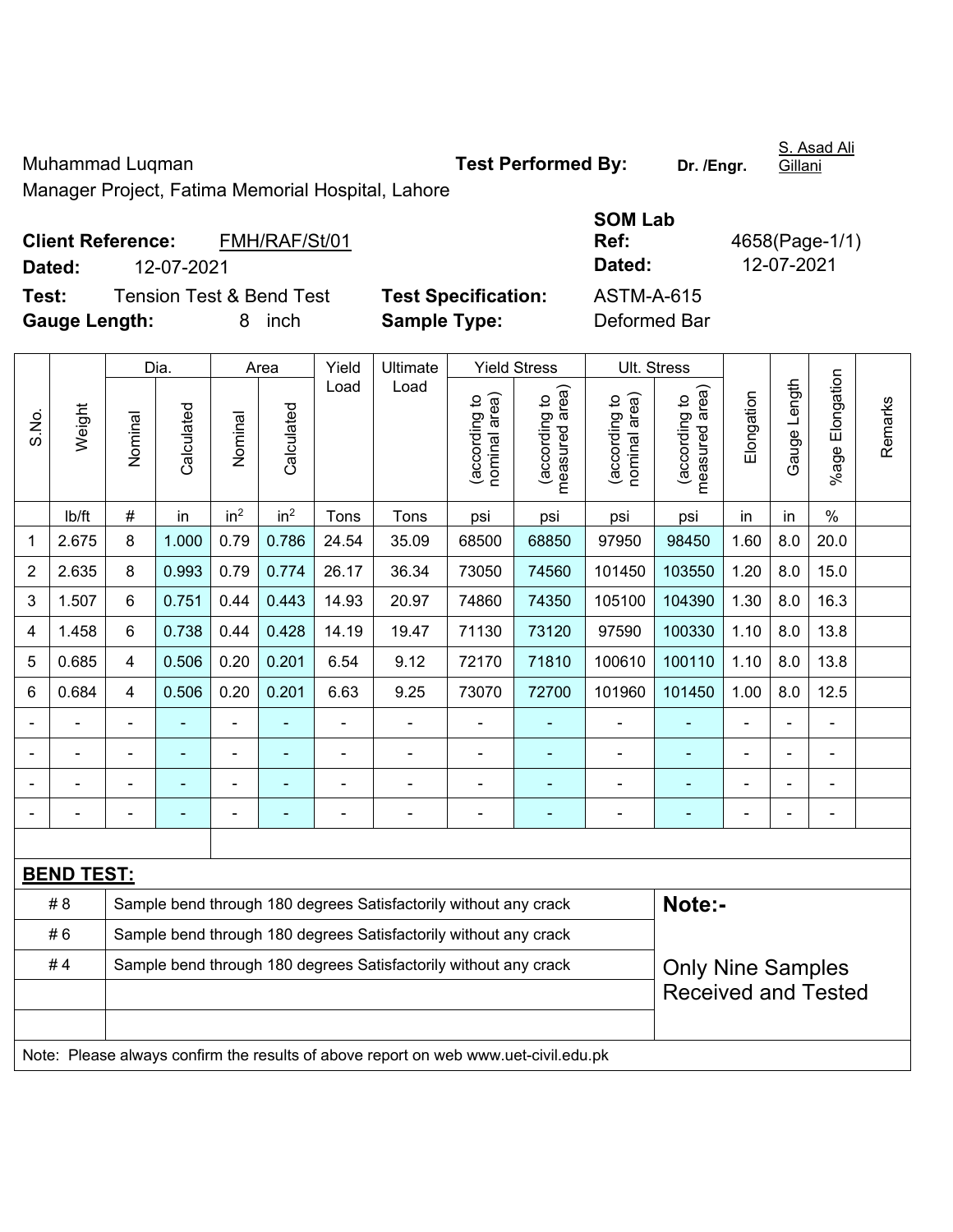**Obaid Ullah <b>Test Performed By:** Dr. /Engr. **S. Asad Ali Gillani** Ali Collani

CE/Engineer's Representative, NESPAK (Proj. Infra Devel. Of Federal Govt. Employees Housing Scheme,)

**Client Reference:** 3690/321/104/OU/11(a)/58 **SOM Lab Ref:** 4660(Page-1/1) **Dated:** 10-07-2021 **Dated:** 12-07-2021

**Test:** Tension Test **Test Specification:** ASTM-A-615

**Gauge Length:** 8 inch **Sample Type:** Deformed Bar

|                |                                                                        | Dia.           |                | Area            |                          | Yield          | Ultimate                                                                            | <b>Yield Stress</b>            |                                    |                                | Ult. Stress                                 |                         |                |                       |         |  |  |
|----------------|------------------------------------------------------------------------|----------------|----------------|-----------------|--------------------------|----------------|-------------------------------------------------------------------------------------|--------------------------------|------------------------------------|--------------------------------|---------------------------------------------|-------------------------|----------------|-----------------------|---------|--|--|
| S.No.          | Weight                                                                 | Nominal        | Calculated     | Nominal         | Calculated               | Load           | Load                                                                                | nominal area)<br>(according to | area)<br>(according to<br>measured | nominal area)<br>(according to | (according to<br>neasured area)<br>measured | Elongation              | Gauge Length   | Elongation<br>$%$ age | Remarks |  |  |
|                | lb/ft                                                                  | #              | in             | in <sup>2</sup> | in <sup>2</sup>          | Tons           | Tons                                                                                | psi                            | psi                                | psi                            | psi                                         | in                      | in             | $\%$                  |         |  |  |
| 1              | 1.543                                                                  | 6              | 0.759          | 0.44            | 0.453                    | 15.19          | 19.88                                                                               | 76130                          | 73950                              | 99640                          | 96780                                       | 1.40                    | 8.0            | 17.5                  |         |  |  |
| $\overline{2}$ | 1.544                                                                  | 6              | 0.760          | 0.44            | 0.454                    | 15.16          | 19.85                                                                               | 75980                          | 73640                              | 99480                          | 96420                                       | 1.50                    | 8.0            | 18.8                  |         |  |  |
| 3              | 0.648                                                                  | 4              | 0.492          | 0.20            | 0.190                    | 6.52           | 8.56                                                                                | 71940                          | 75730                              | 94420                          | 99390                                       | 1.00                    | 8.0            | 12.5                  |         |  |  |
| 4              | 0.642                                                                  | $\overline{4}$ | 0.491          | 0.20            | 0.189                    | 6.52           | 8.58                                                                                | 71940                          | 76130                              | 94650                          | 100160                                      | 1.20                    | 8.0            | 15.0                  |         |  |  |
|                | ÷.                                                                     | $\blacksquare$ | ۰              | L,              | ÷,                       | $\blacksquare$ | $\overline{\phantom{a}}$                                                            | $\overline{\phantom{a}}$       |                                    | $\blacksquare$                 | $\overline{\phantom{0}}$                    | $\blacksquare$          | $\blacksquare$ | $\frac{1}{2}$         |         |  |  |
| $\blacksquare$ | ä,                                                                     | $\blacksquare$ | ÷,             | $\overline{a}$  | $\blacksquare$           | ä,             | $\blacksquare$                                                                      | $\overline{\phantom{a}}$       | ÷,                                 | $\blacksquare$                 | $\blacksquare$                              | $\blacksquare$          | $\blacksquare$ | $\blacksquare$        |         |  |  |
| $\blacksquare$ | ÷,                                                                     | $\blacksquare$ | $\blacksquare$ |                 | $\overline{\phantom{a}}$ | ÷              | L,                                                                                  | ÷,                             | $\blacksquare$                     | $\blacksquare$                 | $\blacksquare$                              | ä,                      | $\blacksquare$ | $\blacksquare$        |         |  |  |
| $\blacksquare$ | $\blacksquare$                                                         | $\blacksquare$ | $\blacksquare$ | $\blacksquare$  | $\blacksquare$           | ä,             | $\blacksquare$                                                                      | $\blacksquare$                 | ÷,                                 | $\blacksquare$                 | $\blacksquare$                              | ä,                      |                | $\blacksquare$        |         |  |  |
|                | $\blacksquare$                                                         |                | ۰              | $\overline{a}$  |                          | $\blacksquare$ | $\overline{a}$                                                                      | ÷                              |                                    | $\blacksquare$                 | ÷,                                          | $\blacksquare$          |                | $\blacksquare$        |         |  |  |
|                |                                                                        |                | ۰              | L,              | $\blacksquare$           |                | ä,                                                                                  | $\overline{\phantom{a}}$       | $\overline{\phantom{a}}$           | $\blacksquare$                 | ÷,                                          | $\blacksquare$          |                | $\blacksquare$        |         |  |  |
|                |                                                                        |                |                |                 |                          |                |                                                                                     |                                |                                    |                                |                                             |                         |                |                       |         |  |  |
|                | <b>BEND TEST:</b>                                                      |                |                |                 |                          |                |                                                                                     |                                |                                    |                                |                                             |                         |                |                       |         |  |  |
|                | #6                                                                     |                |                |                 |                          |                | Sample bend through 180 degrees Satisfactorily without any crack                    |                                |                                    |                                | Note:-                                      |                         |                |                       |         |  |  |
|                | #4<br>Sample bend through 180 degrees Satisfactorily without any crack |                |                |                 |                          |                |                                                                                     |                                |                                    |                                |                                             |                         |                |                       |         |  |  |
|                |                                                                        |                |                |                 |                          |                |                                                                                     |                                |                                    |                                |                                             | <b>Only Six Samples</b> |                |                       |         |  |  |
|                |                                                                        |                |                |                 |                          |                |                                                                                     | <b>Received and Tested</b>     |                                    |                                |                                             |                         |                |                       |         |  |  |
|                |                                                                        |                |                |                 |                          |                |                                                                                     |                                |                                    |                                |                                             |                         |                |                       |         |  |  |
|                |                                                                        |                |                |                 |                          |                | Note: Please always confirm the results of above report on web www.uet-civil.edu.pk |                                |                                    |                                |                                             |                         |                |                       |         |  |  |
|                |                                                                        |                |                |                 |                          |                |                                                                                     |                                |                                    |                                |                                             |                         |                |                       |         |  |  |